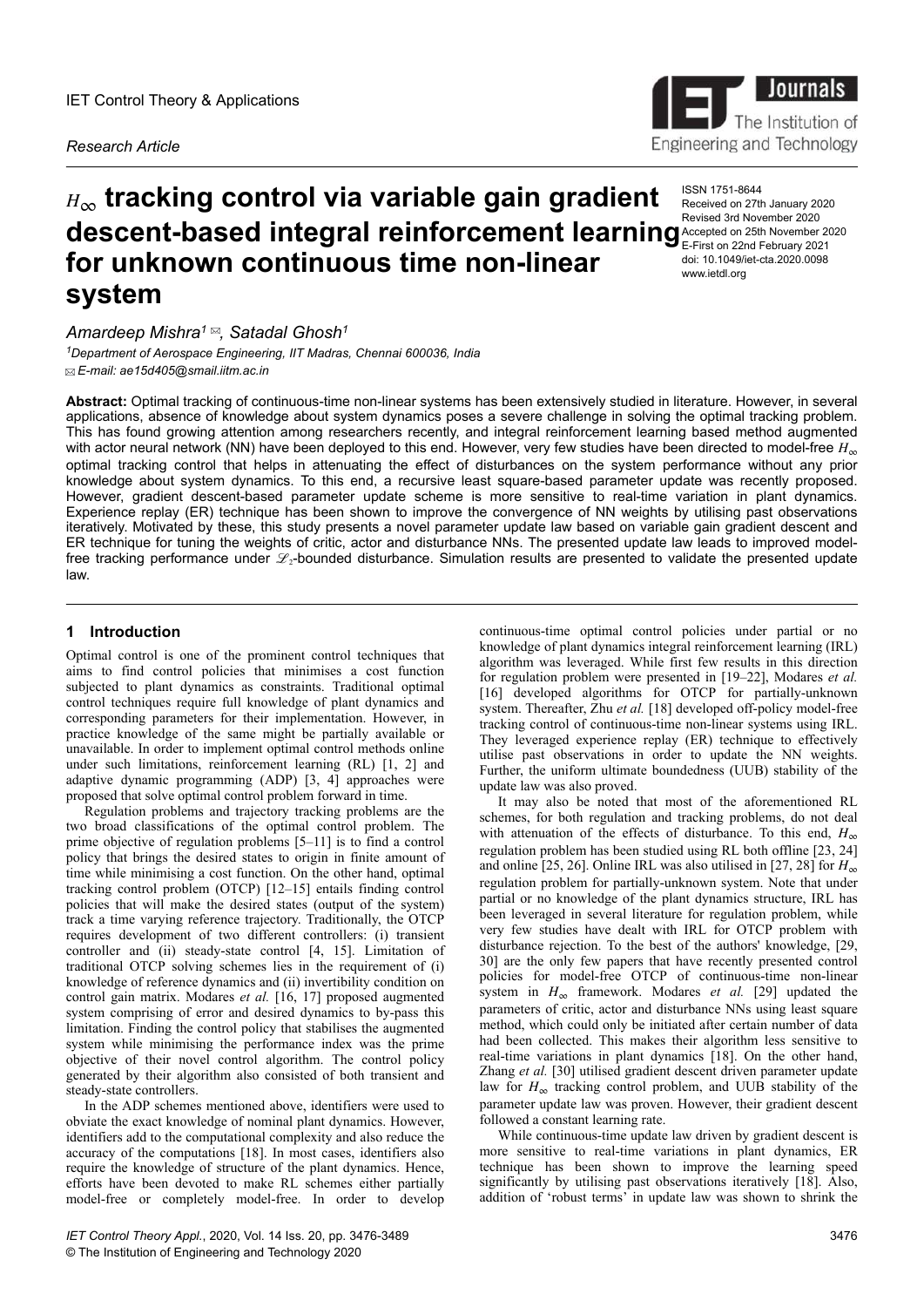residual set in [31]. Inspired by [18, 29], this paper presents a novel off-policy IRL-based *H*∞ tracking control scheme for continuoustime non-linear system, in which the parameter update laws for tuning the weights of critic, actor and disturbance NNs are driven by variable gain gradient descent and ER technique in addition to robust terms. Instead of a constant learning rate in traditional gradient descent-based schemes, the learning rate of gradient descent developed in this paper is variable and a function of Hamilton–Jacobi–Isaac (HJI) error. This results in an increased learning rate when HJI error is large and the learning rate is reduced as the HJI error becomes smaller. The variable gain gradient descent technique is also shown to have the added advantage of shrinking the size of the residual sets, which the NN weights finally converge to. Term corresponding to ER technique and robust term in the update law also contribute in further shrinking the size of the residual set. Unlike [31], the update law presented in this paper, not only leverages robust terms for present instance but also past instances as well. After the completion of learning phase, the final learnt policies leveraging variable gain gradient descent are executed and they are shown to reduce the oscillations in transient phase and steady-state errors, thus resulting in improved tracking performance. Thus, the key innovation of this paper can be summarised as the proposition and analysis of continuous-time parameter update law, which is driven by variable gain gradient descent and augmented with ER and robust term, to tune NN weights to solve  $H_{\infty}$  tracking control problem with disturbance rejection for completely unknown continuous-time non-linear system.

The rest of the paper is structured as follows. Preliminaries and background of  $H_{\infty}$  tracking controller and the tracking HJI equation for augmented system have been presented in Section 2. Next, in order to obviate the requirement of system dynamics in policy evaluation step, model-free version of HJI equation to formulate IRL, and neural networks (NNs) to approximate value function, control and disturbance policies are presented in Section 3. Section 4 highlights the main contribution of this paper, i.e. the continuous-time weight update law that is driven by variable gain gradient descent and ER technique. The update law also incorporates the robust terms and their past observations. UUB stability analysis for the proposed mechanism is shown. Numerical studies are presented in Section 5 to justify the effectiveness of the presented algorithm. Finally, Section 6 provides concluding remarks.

## **2***H*∞ **tracking problem and HJI equation**

#### *2.1 Problem formulation*

It is desired to drive certain states of interest of the dynamical system to follow predefined reference trajectories under  $\mathscr{L}_2$ bounded disturbance in an optimal way. Let the dynamical system be described by an affine-in-control differential equation

$$
\dot{x} = f(x) + g(x)u + k(x)d\tag{1}
$$

where  $x \in \mathbb{R}^n$ ,  $u \in \mathbb{R}^m$ ,  $d \in \mathbb{R}^{q_1}$ ,  $f(x): \mathbb{R}^n \to \mathbb{R}^n$  is the drift dynamics,  $g(x): \mathbb{R}^n \to \mathbb{R}^{n \times m}$  represents the control coupling dynamics and  $k(x): \mathbb{R}^n \to \mathbb{R}^{n \times q_1}$  is disturbance dynamics. In the subsequent analysis in this paper, it is assumed that none of the system dynamics, that is  $f(x)$ ,  $g(x)$  and  $k(x)$ , are known. However, Lipschitz continuity for the system dynamics as well as controllability of the system over a compact set  $\Omega \in \mathbb{R}^n$  are assumed. A bounded reference trajectory is generated by a command generator or a reference system whose dynamics is described by

$$
\dot{x}_d = \eta(x_d) \tag{2}
$$

Thus, the error is given by

$$
e = x - x_d \tag{3}
$$

Therefore, the error dynamics is given as

$$
\dot{e} = (f(x) + g(x)u + k(x)d - \eta(x_d))
$$
\n(4)

In order to formulate corresponding HJI equation and assess the effect of disturbance on the closed-loop system, a virtual performance index  $(|X|^2)$  is defined as [29]

$$
\left| X \right|^2 = e^{\mathrm{T}} Q e + u^{\mathrm{T}} R u \tag{5}
$$

where *Q* and *R* are positive definite matrices with only diagonal entries. It is to be noted that all the vector or matrix norms used in this paper are 2-norm or the Eucledian norm. In [29], the disturbance attenuation condition was characterised as the  $\mathscr{L}_2$ -gain is smaller than or equal to  $\alpha$  for all  $d \in L_2[0, \infty)$ , that is

$$
\frac{\int_{t}^{\infty} e^{-\gamma(\tau-t)} |X|^2 d\tau}{\int_{t}^{\infty} e^{-\gamma(\tau-t)} |d(\tau)|^2 d\tau} \le \alpha^2
$$
\n(6)

where  $0 \leq \gamma$  is the discount factor and  $\alpha$  determines the degree of attenuation from disturbance input to the virtual performance measure. The value of  $\alpha$  is selected based on trial and error. The minimum value of  $\alpha$ , for which (6) is satisfied provides optimalrobust control solution [29]. Now, using (5) and  $(\hat{6})$ 

$$
\int_{t}^{\infty} e^{-\gamma(\tau-t)} (e^{\mathrm{T}} Q e + u^{\mathrm{T}} R u) \mathrm{d}\tau \leq \alpha^2 \int_{t}^{\infty} e^{-\gamma(\tau-t)} \| d(\tau) \|^2 \, \mathrm{d}\tau \qquad (7)
$$

Finding a control policy *u* dependent on tracking error and reference trajectory such that the system dynamics (1) satisfies the disturbance attenuation condition (7) and that the error dynamics (4) is locally asymptotically stable for  $d = 0$  forms  $H_{\infty}$  tracking control problem [29].

#### *2.2 HJI equation: preliminaries*

The first part of this section deals with the development of HJI equation for solving the  $H_{\infty}$  tracking problem stated above, while the second part discusses about policy iteration steps. As discussed in [29], the  $H_{\infty}$  tracking problem can also be posed as a min–max optimisation problem subjected to augmented system dynamics comprising of error dynamics and desired states dynamics. Subsequently, the solution to min–max optimisation problem is obtained by imposing the stationarity condition on the Hamiltonian. In order to formulate tracking HJI equation, an augmented state vector is defined as

$$
z = [e^{\mathrm{T}}, x_d^{\mathrm{T}}]^{\mathrm{T}} \tag{8}
$$

The augmented system dynamics is then given as

$$
\dot{z} = F(z) + G(z)u + K(z)d\tag{9}
$$

Where

$$
F(z) = \begin{pmatrix} (f(x) - \eta(x_d)) \\ \eta(x_d) \end{pmatrix}, \ G(z) = \begin{pmatrix} g(x) \\ 0 \end{pmatrix}, \ K(z) = \begin{pmatrix} k(x) \\ 0 \end{pmatrix} \tag{10}
$$

denote augmented drift, control coupling and disturbance dynamics, respectively. In the subsequent analysis,  $F \triangleq F(z)$ ,  $G \triangleq G(z)$  and  $K \triangleq K(z)$ . From the Lipschitz continuity of the original system and the boundedness of the reference signal it can be concluded that the augmented system is also Lipschitz continuous in  $z \in \Omega_1 \subset \mathbb{R}^{2n}$ , where  $\Omega_1$  is a compact set. Using augmented states, the attenuation condition (7) can be described as

$$
\int_{t}^{\infty} e^{-\gamma(\tau-t)}(z^{\mathrm{T}}Q_1z + u^{\mathrm{T}}Ru) \mathrm{d}\tau \leq \alpha^2 \int_{t}^{\infty} e^{-\gamma(\tau-t)}(\parallel d(\tau) \parallel^2) \mathrm{d}\tau \quad (11)
$$

*IET Control Theory Appl.*, 2020, Vol. 14 Iss. 20, pp. 3476-3489 © The Institution of Engineering and Technology 2020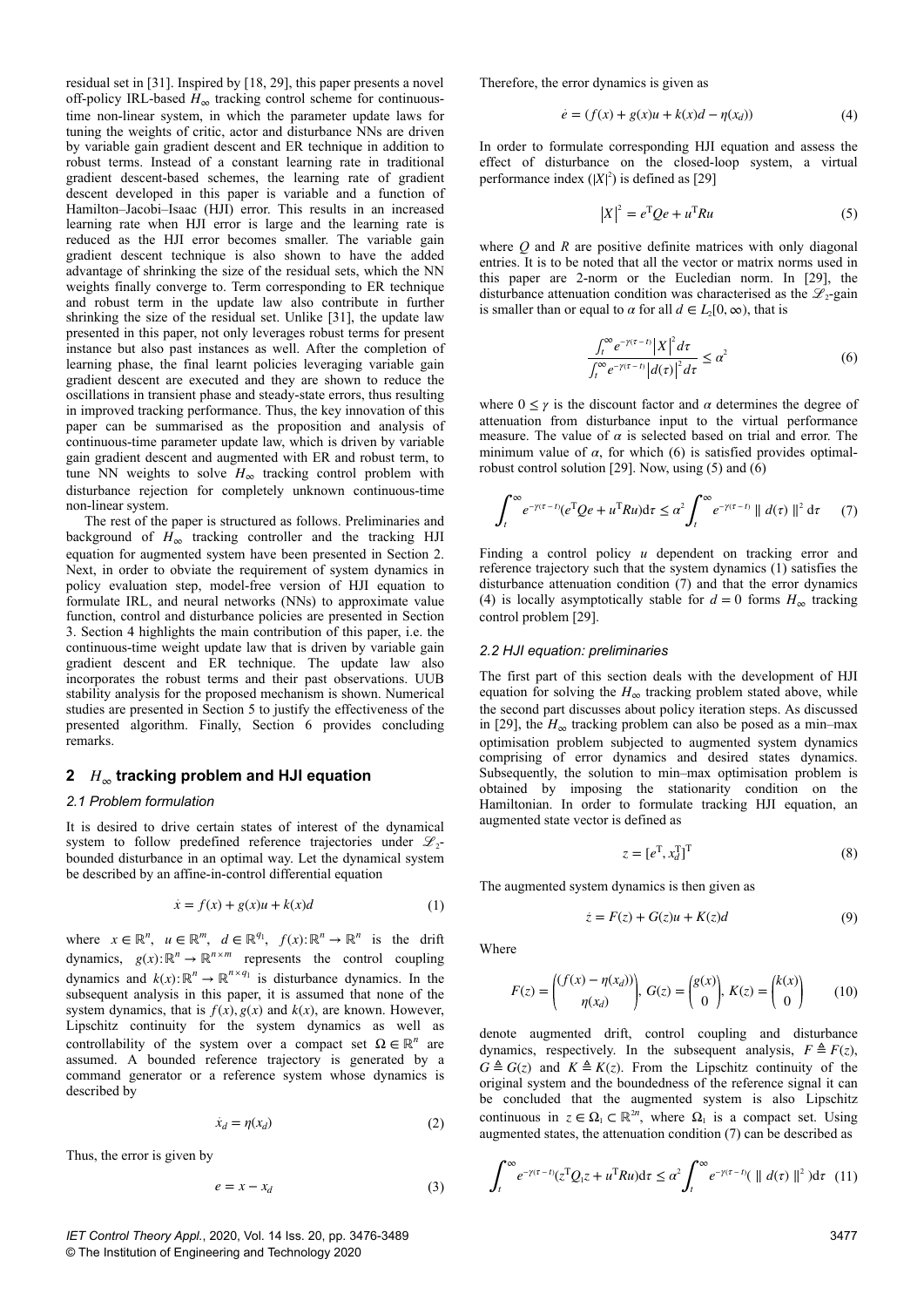where,  $Q_1$  is given by

$$
Q_1 = \begin{pmatrix} Q_{n \times n} & 0_{n \times n} \\ 0_{n \times n} & 0_{n \times n} \end{pmatrix}_{2n \times 2n} \tag{12}
$$

and *R* is penalty matrix on control that has positive diagonal entries. Thus, a final performance index consisting of disturbance input is defined as

$$
J(u,d) = \int_{t}^{\infty} e^{-\gamma(\tau - t)} (z(\tau)^{\mathrm{T}} Q_1 z(\tau) + u(\tau)^{\mathrm{T}} Ru(\tau))
$$
  
- $\alpha^2 || d(\tau) ||^2) d\tau$  (13)

Let the value function *V* be defined as  $V \triangleq J(u, d)$ . Based on the definition of  $J$  in (13), the value function  $V$  also depends on augmented states trajectory *z* for given control policy *u* and disturbance *d*. The gradient of value function  $(\nabla_z V)$  along the augmented system trajectory *z* plays a key role in subsequent discussion. Note,  $\nabla V$ ,  $V_z$  and  $\nabla_z V$  are used equivalently in the paper. The problem of finding control input *u* that satisfies (6) is same as minimising (13) subjected to augmented dynamics. In [32], a direct relationship between *H*∞ control problem and twoplayer zero-sum differential game was established. It was shown that solution of the  $H_{\infty}$  control problem is equivalent to solution of the following zero-sum game:

$$
V^*(z) = J(u^*, d^*) = \min_{u} \; \max_{d} J(u, d)
$$
 (14)

The term  $J$  is as defined in (13) and  $V^*$  is optimal value function. Existence of game theoretic saddle point was also shown to guarantee the existence of solution of the two-player zero-sum game control problem. This is encapsulated in following Nash condition:

$$
V^*(z) = \min_u \max_d J(u,d) = \max_d \min_u J(u,d) \tag{15}
$$

Differentiating (13) along augmented system trajectories, the following Bellman equation is obtained:

$$
z^{T}Q_{1}z + u^{T}Ru - \alpha^{2}d^{T}d - \gamma V + \nabla V^{T}(F + Gu + Kd) = 0 \quad (16)
$$

where  $∇V$  is the gradient of cost with respect to augmented states (*z*). Let the Hamiltonian be defined as

$$
\mathcal{H}(z, V, u, d) = z^{\mathrm{T}} Q_1 z + u^{\mathrm{T}} Ru - \alpha^2 d^{\mathrm{T}} d - \gamma V + \nabla V^{\mathrm{T}} (F + Gu + Kd)
$$
\n(17)

*V* ∗ being the optimal cost, satisfies the Bellman equation. Applying stationarity condition on the Hamiltonian, both optimal control input and disturbance input are obtained as follows:

$$
\frac{\partial \mathcal{H}(z, V^*, u, d)}{\partial u} = 0 \implies u^* = -\frac{1}{2} R^{-1} G^T \nabla V^* \n\frac{\partial \mathcal{H}(z, V^*, u, d)}{\partial d} = 0 \implies d^* = \frac{1}{2\alpha^2} K^T \nabla V^* \tag{18}
$$

where  $\nabla V^*$  is the gradient of the optimal cost with respect to augmented states (*z*). The optimal control input and disturbance input given above provide saddle point solution to the game [23]. Using (18) in (17) tracking HJI equation is

$$
z^{T}Q_{1}z + V_{z}^{*}{}^{T}F - \gamma V^{*} - \frac{1}{4}\nabla V^{*}{}^{T}G^{T}R^{-1}G\nabla V^{*} + \frac{1}{4\alpha^{2}}\nabla V^{*}{}^{T}KK^{T}\nabla V^{*} = \mathcal{H}(z, V^{*}, u^{*}, d^{*}) = 0
$$
\n(19)

Policy iteration framework is a computation approach to iteratively solve the Bellman equation and improve the control policies. It is generally started off with some known initial stabilising policy *u* and then following two steps are iteratively repeated till convergence is achieved.

(i) Policy evaluation: Given initial admissible control and disturbance policies, this step entails solving the Bellman equation as (where  $V_i$ ,  $u_i$ ,  $d_i$  denote improved value function and policies at *i* th iteration)

$$
\underbrace{\nabla V_i^{\mathrm{T}}(F + Gu_i + Kd_i)}_{V_i|_{u_i, d_i}} = \gamma V_i - z^{\mathrm{T}} Q_i z - u_i^{\mathrm{T}} Ru_i + \alpha^2 d_i^{\mathrm{T}} d_i \tag{20}
$$

(ii) Policy improvement: This step produces improved control and disturbance policies

$$
u_{i+1} = -\frac{1}{2}R^{-1}G^{T}\nabla V_{i}; \ d_{i+1} = \frac{1}{2\alpha^{2}}K^{T}\nabla V_{i}
$$
 (21)

*Theorem 1:* For an admissible policy  $(u_i, d_i)$ , if  $V_i$  is the solution of (20), satisfying the boundary condition  $V_i(0) = 0$ , then the improved policies, i.e.  $u_{i+1}$ ,  $d_{i+1}$  are also admissible. Additionally, if  $V_{i+1}$  is unique positive definite function satisfying Bellman equation (20) with  $V_{i+1}(0) = 0$ , then  $V^* \leq V_{i+1} \leq V_i$ .

*Proof:* The proof of this theorem is provided in the Appendix (Section 8.2). $\square$ 

*Theorem 2:* Given an initial admissible policy  $u_i$ ,  $d_i$ , then according to Theorem 1, the improved policies  $(u_{i+1}, d_{i+1})$  are also admissible, additionally,  $V_{i+1} \rightarrow V^*$ ,  $u_{i+1} \rightarrow u^*$  and  $d_{i+1} \rightarrow d^*$  on a compact set  $\Omega_1$  (where  $\Omega_1$  is as defined after (10)).

*Proof:* The proof of the convergence of actor and disturbance policies and the value function to their respective optima follows using similar methodology as in the proofs of Theorem 1 of [6] or Theorem 2 of [33].  $\Box$ 

## **3Integral reinforcement learning and value function approximation**

#### *3.1 Derivation of model-free HJI equation*

Note that implementation of traditional policy iteration algorithms [i.e. Equations (20) and (21)] requires complete knowledge of system dynamics. Hence, in order to completely remove the requirement of system dynamics from policy evaluation step (i.e. (20)), IRL [34] will be leveraged in the following way. In the subsequent analysis, *u* refers to the executed control policy and *d* refers to the disturbance present in the system. It is assumed that an initial admissible policy is known. Improved policies on the other hand are denoted by  $u_i, d_i$ . Then, adding and subtracting  $Gu_i$  and  $Kd_i$  to  $(9)$ 

$$
\dot{z} = F + Gu_i + Kd_i + G(u - u_i) + K(d - d_i)
$$
 (22)

This is done to derive an alternate form of Bellman equation containing both the executed and improved policies for off-policy version of IRL similar to the one presented in [18]. Taking derivative of  $V_i(z)$  along (22) a revised form of Bellman equation [see  $(16)$ ] is given by

$$
\frac{\nabla V_i^{\text{T}}(F + Gu_i + Kd_i) + \nabla V_i^{\text{T}}(G(u - u_i)) + \nabla V_i^{\text{T}}(K(d - d_i))}{\dot{V}_i}
$$
  
- $\gamma V_i = -z^{\text{T}} Q_i z - u_i^{\text{T}} R u_i + \alpha^2 d_i^{\text{T}} d_i$  (23)

Multiplying both sides of (23) by  $e^{-\gamma t}$ , left-hand side (LHS) of (23) can be expressed as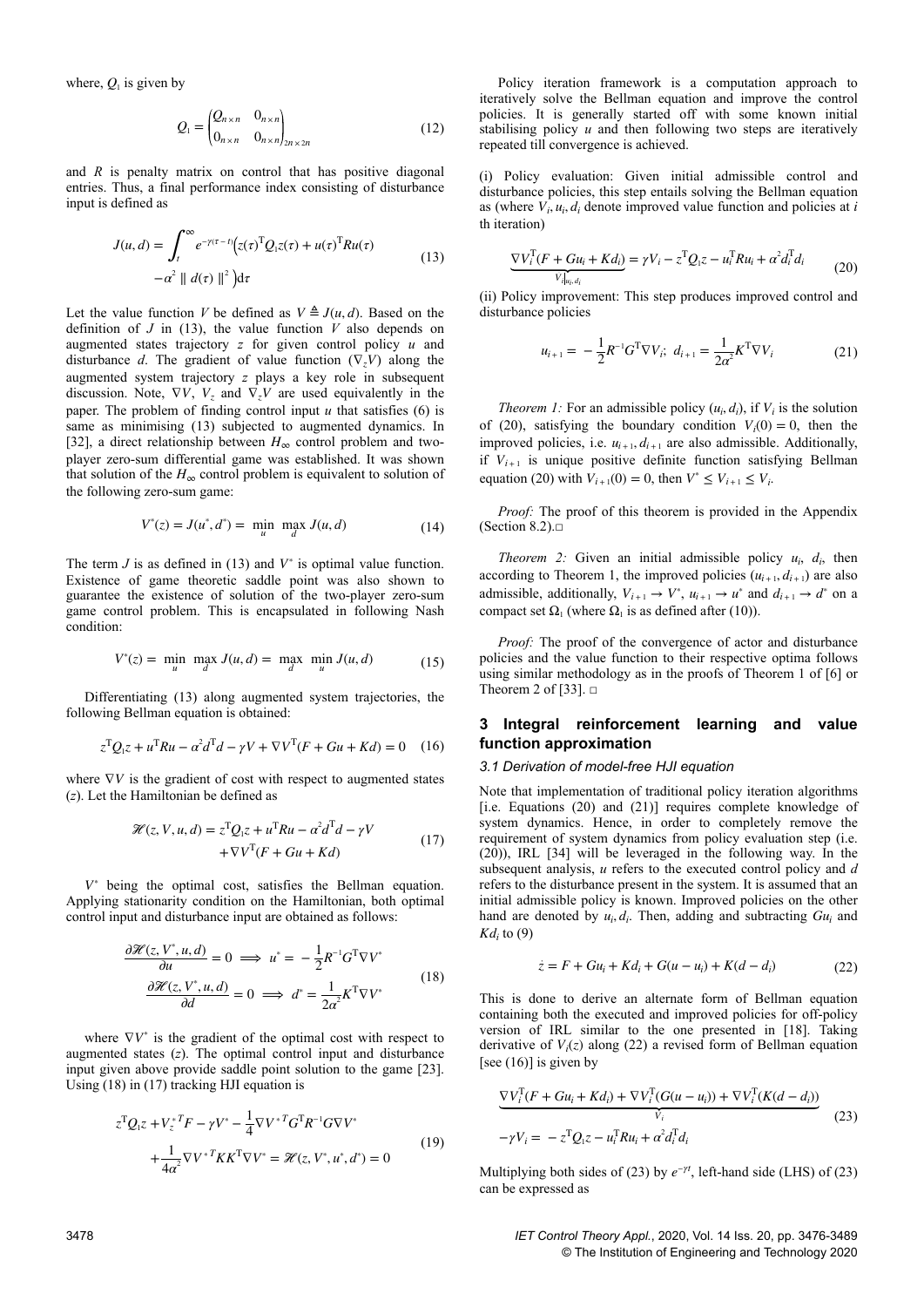$$
\frac{d(e^{-\gamma t}V_i(z))}{dt} = e^{-\gamma t}(\nabla V_i^{\mathrm{T}}(F + Gu_i + Kd_i) + \nabla V_i^{\mathrm{T}}(G(u - u_i))
$$
  
+ 
$$
\nabla V_i^{\mathrm{T}}(K(d - d_i)) - \gamma V_i)
$$
 (24)

Using (20) and (21) in (24),  $d(e^{-\gamma t}V_i)/dt$  can be rewritten as

$$
\frac{d(e^{-\gamma t}V_i(z))}{dt} = e^{-\gamma t}(-z^{\mathrm{T}}Q_1z - u_iRu_i + \alpha^2 d_i^{\mathrm{T}}d_i \n+ \nabla V_i^{\mathrm{T}}G(u - u_i) + \nabla V_i^{\mathrm{T}}K(d - d_i)) \n= e^{-\gamma t}(-z^{\mathrm{T}}Q_1z - u_iRu_i + \alpha^2 d_i^{\mathrm{T}}d_i \n-2u_{i+1}^{\mathrm{T}}R(u - u_i) + 2\alpha^2 d_{i+1}^{\mathrm{T}}(d - d_i))
$$
\n(25)

Integrating the above equation over  $[t - T, t]$  on both sides of (25) and rearranging

$$
V_i(t) - e^{\gamma T} V_i(t - T) + \int_{t - T}^{t} e^{-\gamma(\tau - t)} (z^{\mathrm{T}} Q_i z + u_i^{\mathrm{T}} R u_i
$$
  

$$
- \alpha^2 d_i^{\mathrm{T}} d_i + 2u_{i+1}^{\mathrm{T}} R (u - u_i) - 2\alpha^2 d_{i+1}^{\mathrm{T}} (d - d_i)) d\tau = 0
$$
 (26)

where  $V_i(t) \triangleq V_i(z(t))$  and  $V_i(t-T) \triangleq V_i(z(t-T))$ . Note that (26) resembles (23) or (20) in the limiting sense when  $T \rightarrow 0$ . To maintain this equivalence, the reinforcement interval *T* should be selected as small as possible [34]. The primary advantage of (26) compared to (23) or (20) is that it does not require the prior information of drift dynamics. Since, (20) or (23) are equivalent to the modified Bellman equation presented in (26), all the convergence properties proved for (20) and (21) (see Theorems 1 and 2) hold true for  $(26)$  and  $(21)$  as shown in [29, 35].

Note that when improved policies obtained in last iteration are executed to the system during learning, then (25) leads to on-policy IRL form of Bellman equation [16, 22] instead of (26) above.

#### *3.2 Approximation of value function, control policy and disturbance policy*

Similar to [18, 29], value function and improved policies are represented by

$$
V_i = W_c^{\mathrm{T}} \sigma_c + \varepsilon_c; \ u_{i+1} = W_a^{\mathrm{T}} \sigma_a + \varepsilon_a; \ d_{i+1} = W_d^{\mathrm{T}} \sigma_d + \varepsilon_d \tag{27}
$$

where  $W_c \in \mathbb{R}^{a_1}$  is the weight for critic NN,  $\sigma_c \in \mathbb{R}^{a_1}$  is the regressor vector for critic NN,  $W_a \in \mathbb{R}^{a_2 \times m}$  is the weight matrix for actor NN,  $\sigma_a \in \mathbb{R}^{a_2}$  is the regressor vector for actor NN,  $W_d \in \mathbb{R}^{a_3 \times l}$  is the weight matrix for disturbance NN and  $\sigma_d \in \mathbb{R}^{a_3}$ is the regressor vector for disturbance NN,  $\varepsilon_c \in \mathbb{R}, \varepsilon_a \in \mathbb{R}^m$  and  $\varepsilon_d \in \mathbb{R}^{q_1}$  are approximation errors for critic, actor and disturbance NN, respectively. Using (27) in (26), the HJI error becomes

$$
\varepsilon_{HJI} = W_c^{\rm T}[\sigma_c(t) - e^{\gamma T} \sigma_c(t - T)] + I_1
$$
  
+ 
$$
\int_{t-T}^{t} e^{-\gamma(\tau-t)} (2\sigma_a^{\rm T} W_a R(u - u_i) - 2\alpha^2 \sigma_d^{\rm T} W_d(d - d_i)) d\tau
$$
(28)

where

$$
I_1 \triangleq \int_{t-T}^t e^{-\gamma(\tau-t)} (z^{\mathrm{T}} Q_1 z + u_i^{\mathrm{T}} R u_i - \alpha^2 d_i^{\mathrm{T}} d_i) d\tau
$$
 (29)

Now, since ideal weights are not known, their estimates will be utilised instead

$$
\hat{V}_i = \hat{W}_c^{\text{T}} \sigma_c; \ \hat{u}_{i+1} = \hat{W}_a^{\text{T}} \sigma_a; \ \hat{d}_{i+1} = \hat{W}_d^{\text{T}} \sigma_d \tag{30}
$$

Then, the instantaneous HJI error in terms of estimated weights can be written as

*IET Control Theory Appl.*, 2020, Vol. 14 Iss. 20, pp. 3476-3489 © The Institution of Engineering and Technology 2020

$$
\hat{e}_1(t) = \hat{W}_c^{\mathrm{T}}[\sigma_c(t) - e^{\gamma T}\sigma_c(t - T)] + I_1
$$
  
+ 
$$
\mathbf{v}(\hat{W}_a)^{\mathrm{T}} \int_{t - T}^{t} 2e^{-\gamma(\tau - t)} (R(u - u_i) \otimes \sigma_a) d\tau
$$
  
- 
$$
\mathbf{v}(\hat{W}_a)^{\mathrm{T}} \int_{t - T}^{t} 2e^{-\gamma(\tau - t)} (\alpha^2(d - d_i) \otimes \sigma_d) d\tau
$$
\n(31)

Equation (31) can be written in compact form as

$$
\hat{e}_1(t) = \hat{W}^T \rho_1 + I_1(t) \tag{32}
$$

where  $I_1$  is the reinforcement integral given in (29).

$$
\hat{W} = \begin{pmatrix} \hat{W}_c \\ v(\hat{W}_a) \\ v(\hat{W}_d) \end{pmatrix}; \rho_1 = \begin{pmatrix} \Delta \sigma_c \\ \int_{t-T}^t 2e^{-\gamma(\tau-t)} (R(u-u_i) \otimes \sigma_a(t)) d\tau \\ -\int_{t-T}^t 2e^{-\gamma(\tau-t)} (\alpha^2(d-d_i) \otimes \sigma_d(t)) d\tau \end{pmatrix}
$$
(33)

where  $v(.)$  represents vectorisation of matrix and  $\otimes$  denotes the kronecker product. Here,  $\hat{W} \in \mathbb{R}^q$  is the composite NN weight vector, and  $\rho_1 \in \mathbb{R}^q$  is the composite regressor vector, where  $q = a_1 + ma_2 + la_3$ , in which *m* is the dimension of the control vector and *l* is the dimension of the disturbance vector, and  $a_1, a_2, a_3$ are number of neurons in the hidden layer or the size of regressor vector for critic, actor and disturbance, respectively.  $\Delta \sigma_c = [\sigma_c(t) - e^{\gamma T} \sigma_c(t - T)].$  In subsequent discussion,  $\hat{e}_1(t)$ ,  $\hat{e}_1(t_j)$ are denoted by  $\hat{e}_1$  and  $\hat{e}_{1j}$ , respectively, and  $\rho_1 \triangleq \rho_1(t)$ ,  $\rho_{1j} \triangleq \rho_1(t_j)$ . Similarly,  $I_1 \triangleq I_1(t)$  and  $I_{1j} \triangleq I_1(t_j)$ .

## *3.3 Exisiting update laws in literature for off-policy IRL*

In [29], a recursive least square (RLS)-based update law was proposed to minimise the HJI approximation error to solve  $H_{\infty}$ tracking problem. Their update law was given by

$$
\hat{W} = (\mathbf{N}\mathbf{N}^{\mathrm{T}})^{-1}\mathbf{N}Y
$$
 (34)

where  $\aleph = [\rho_1(t_1), \rho_1(t_2), \rho_1(t_3), ..., \rho_1(t_N)]$  and

*Y* = [ − *I*<sub>1</sub>(*t*<sub>1</sub>), − *I*<sub>1</sub>(*t*<sub>2</sub>), − *I*<sub>1</sub>(*t*<sub>3</sub>), …, − *I*<sub>1</sub>(*t<sub>N</sub>*)]<sup>T</sup>. Equation (34) yields  $V_i$ ,  $u_{i+1}$  and  $d_{i+1}$ . However, this discontinuous-time update law requires that *N* samples be collected, using a fixed control policy in each phase of *N* time-steps before (34) could produce a new update of  $\hat{W}$  at the end of that respective phase. The number of samples *N* that need to be collected is equal to or greater than the size of the regressor vector, i.e.  $N \geq size(\rho_1)$ . This procedure makes it less sensitive to real-time variation in plant parameters as was indicated in [18]

In order to remedy these issues, a continuous-time update law was presented in [18] utilising constant learning gradient descent and ER technique to train the actor and critic NN in off-policy IRL to solve optimal tracking problem.

However, this control formulation did not incorporate any disturbance rejection. Their update law was given as

$$
\hat{W} = -\frac{\eta}{N+1} \left( \frac{\rho_2}{m_s^2} \hat{e}_2 + \sum_{j=1}^N \left( \frac{\rho_{2j}}{m_{sj}^2} \hat{e}_{2j} \right) \right)
$$
(35)

where  $\rho_2$  in (35) is made up of first two components of  $\rho_1$  in (33), that is  $\rho_2$  does not contain the last component of  $\rho_1$  that corresponds to disturbance term (*d*).

Recently, a continuous-time update law was presented in [30] for *H*∞-tracking control incorporating terminal constraints, in which the update law relied only on constant learning-based gradient descent apart from a term dedicated for incorporating terminal constraints.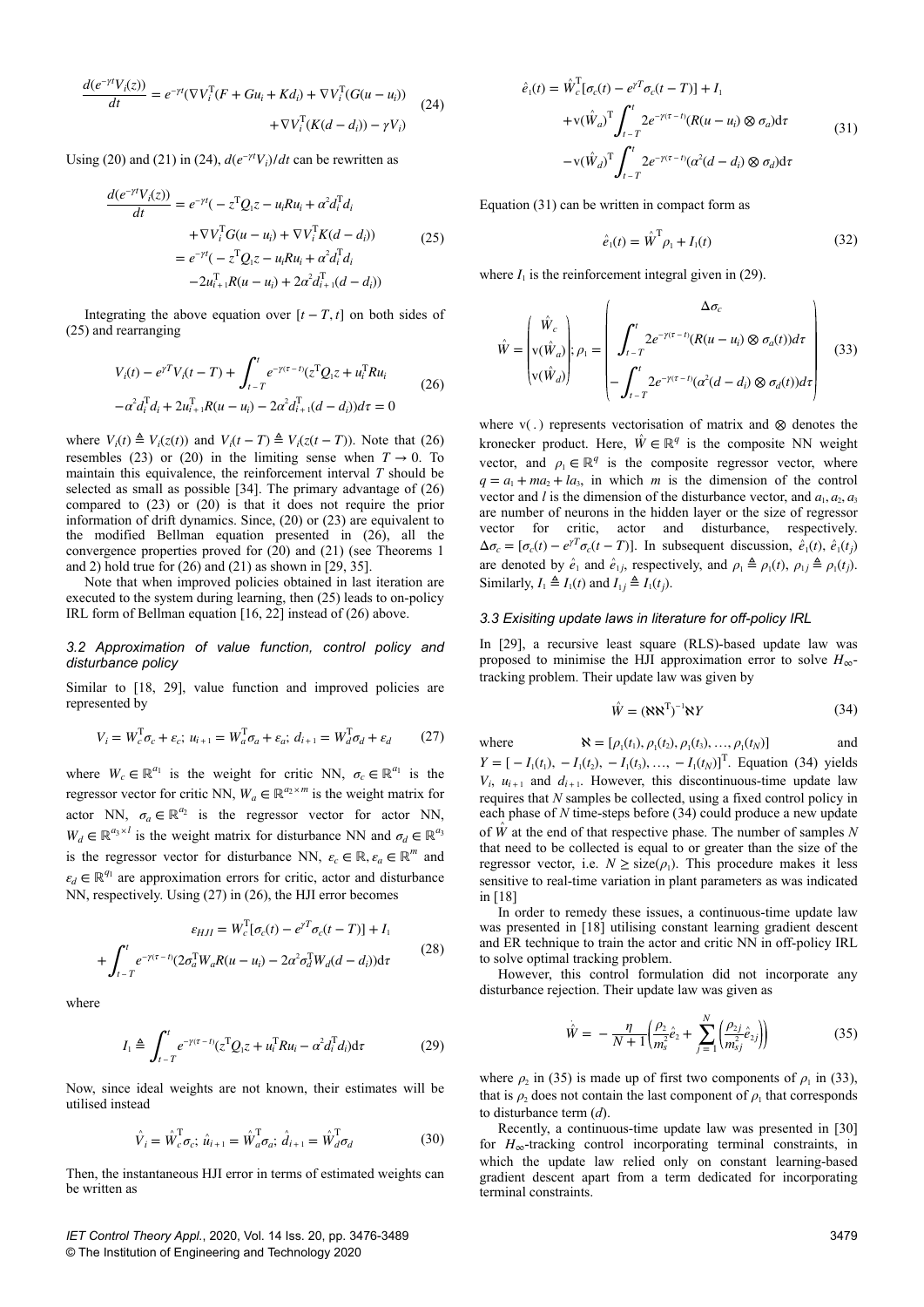## **4Variable gain gradient descent and ER technique-based parameter update law**

## *4.1 Novel update law*

All the update laws mentioned in Section 3.3 either utilise RLS method [29] or gradient descent with constant learning rate [30]. While the RLS-based update laws are usually found to be less sensitive to real-time parameter variations in plant dynamics [18], constant learning rate-based update law cannot scale the learning rate based on the instantaneous value of the HJI error [36]. Also, ER technique and inclusion of robust term in update laws were found to beneficial [18, 31, 37]. Considering these, a novel continuous-time update law is presented in this paper to tune the critic, actor and disturbance NN weights online in order to solve  $H_{\infty}$ -tracking problem. The novel update law utilising variable gain gradient descent and ER technique is now presented as

$$
\dot{\hat{W}} = -\frac{\eta}{N+1} \Big( \frac{\rho_1}{m_s^2} g_2 \hat{e}_1 + \sum_{j=1}^N \Big( \frac{\rho_{1j}}{m_{sj}^2} g_{2j} \hat{e}_{1j} \Big) -K_1 g_2 \frac{\rho_1^{\mathrm{T}}}{m_s} \hat{W} + g_2 K_2 \hat{W} - K_1 \sum_{j=1}^N \frac{g_{2j} \rho_{1j}^{\mathrm{T}}}{m_{sj}} \hat{W} \Big)
$$
(36)

where  $g_2 = \left| \hat{e}_1 \right|^{k_1} + l$  and  $g_{2j} = \left| \hat{e}_1(t_j) \right|^{k_1} + l$  (*l* is a small positive constant) and  $m_s = \sqrt{1 + \rho_1^T \rho_1}$  and  $m_{sj} = \sqrt{1 + \rho_1^T \rho_1}$  and  $K_1 \in \mathbb{R}^q$ (where  $q = a_1 + ma_2 + la_3$  and *m* is the dimension of the control vector and *l* is the dimension of the disturbance vector, and  $a_1, a_2, a_3$ are as defined after (25)),  $K_2 \in \mathbb{R}^{q \times q}$ . Now, in order to implement ER technique, past *N* time-step data  $\left\{ {\hat{e}_1(t_j), \rho_1(t_j), I_1(t_j)} \right\}_{j=1}^N$  is stored in memory stack of size *N* where  $N \ge q$ . In order to store  $\rho_1(t_j)$ , a matrix  $\rho$  of size  $q \times N$  is created and initialised with 0. Similarly, in order to store  $\hat{e}_1(t_j)$  and  $I_1(t_j)$ , two row vectors of size *N* are initialised with 0. As the new data arrive at every iteration, all the columns of  $\rho$  are shifted one place to the right and the first column is filled up by the new value of composite regressor vector for that particular iteration. Similar procedure is applied to update  $\hat{e}_1(t_j)$  and *I*<sub>1</sub>(*t<sub>j</sub>*). Unlike discontinuous-time update laws such as [29], the update law presented in this paper does not need to wait for prolonged period of time to collect *N* samples altogether in an episode to generate the NN weight update. Further, it also does not require fixed control policy to generate samples during the learning phase.

It can be seen that the update law (36) utilises variable learning rate (via the term  $\left| \hat{e}_1 \right|^{k_1}$ ) that is a function of instantaneous HJI error. This has the advantage of scaling the learning rate and reducing the size of the residual set for error in NN weights as will become clear in the stability proof of Theorems 3 and 4. Additionally, the second and fifth terms under summation correspond to the ER terms, these terms can use past observations much more effectively. The memory stack in ER can be updated with recent data as and when they arrive. This leads to an efficient learning from past data. Finally, inclusion of robust terms in the update law provides robustness against variations in approximation errors and also reduce the size of the residual set for error in NN weights.

*Proposition 1:* Let  $x \in \mathbb{R}^n$  and  $M \in \mathbb{R}^{n \times n}$  be any square matrix, then,  $\lambda_{\min}(\frac{M+M^{\mathrm{T}}}{2})$  $\left|\frac{M^{T}}{2}\right| \parallel x \parallel^{2} \leq x^{T} M x \leq \lambda_{\max} \left(\frac{M+M^{T}}{2}\right)$  $\frac{+M^2}{2}$ ) || *x* ||<sup>2</sup>. Where, *λ*min( . ) and *λ*max( . ) denote the minimum and maximum eigenvalues of corresponding matrices, respectively.

*Proof:* The proof of this proposition is provided in the Appendix (Section 8.1).  $\square$ 

*Assumption 1:* It is assumed that the control policy *u* is admissible policy for the augmented system. This makes the augmented system remain in the compact set  $\Omega_1 \subset \mathbb{R}^{2n}$ . Such an admissible policy is chosen for online training of critic, actor and disturbance NNs.

*Assumption 2:* There exist bounds such that,  $||W|| \leq W_M$ ,  $\|\bar{\rho}\| \leq \bar{\rho}_M$ ,  $|m_s| \leq m_{sM}$ ,  $\|W_c\|$  ≤ *W*<sub>cm</sub>,  $\|W_a\|$  ≤ *W*<sub>am</sub>,  $\|W_d\|$  ≤ *W*<sub>dm</sub>,  $\| \sigma_c \|$  ≤ *b<sub>c</sub>*,  $\|\sigma_a\| \leq b_a$ ,  $\|\sigma_d\| \leq b_d$ ,  $\|\varepsilon_c\| \leq b_{\varepsilon c}$ ,  $\|\varepsilon_a\| \leq b_{\varepsilon a}$ ,  $\|\varepsilon_d\|$ ≤ *bεd* .

This is in line with Assumption 2 of [18]

*Theorem 3:* Let  $\hat{W}$  be the estimated parameters for critic, actor and disturbance. Under the Assumptions 1, 2, and that the normalised regressor  $\bar{\rho}_1 \triangleq \rho_1 / \sqrt{1 + \rho_1^T \rho_1}$  is persistently excited, the update law mentioned in (36) ensures the error in NN weights  $\tilde{W}$  to be UUB stable.

*Proof:* From (28) and (31),  $\hat{e}_1$  can be written in terms of  $\tilde{W} = W - \hat{W}$  as,

$$
\hat{e}_1 = \varepsilon_{HJI} - \tilde{W}^T \rho_1 \tag{37}
$$

From Assumption 2, it is clear that  $\varepsilon_{HJI}$  and  $\rho_1$  are bounded. Let the Laypunov function candidate be,  $L = \frac{1}{2} \tilde{W}^T \eta^{-1} \tilde{W}$ . Utilising (37) and (36), derivative of Lyapunov function can be written as

$$
\dot{L} = \tilde{W}^{\mathrm{T}} \varepsilon \Big( \frac{\rho_1 g_2}{m_s^2 (N+1)} + \sum_{j=1}^{N} \frac{\rho_1(t_j) g_{2j}}{m_s^2(t_j) (N+1)} \Big) - \tilde{W}^{\mathrm{T}} \Big( \frac{g_2 \bar{\rho}_1 \bar{\rho}_1^{\mathrm{T}}}{(N+1)} + \sum_{j=1}^{N} \frac{g_{2j} \bar{\rho}_{1j} \bar{\rho}_{1j}^{\mathrm{T}}}{(N+1)} \Big) \tilde{W} - \frac{1}{N+1} g_2 \tilde{W}^{\mathrm{T}} K_1^{\mathrm{T}} \frac{\rho_1^{\mathrm{T}}}{m_s} W + \frac{g_2}{N+1} \tilde{W}^{\mathrm{T}} K_1^{\mathrm{T}} \frac{\rho_1^{\mathrm{T}}}{m_s} \tilde{W} + \frac{g_2}{N+1} \tilde{W}^{\mathrm{T}} K_2 W - \frac{g_2}{N+1} \tilde{W}^{\mathrm{T}} K_2 \tilde{W} - \tilde{W}^{\mathrm{T}} K_1 \sum_{j=1}^{N} \frac{g_{2j} \rho_1(t_j)^{\mathrm{T}}}{m_s (N+1)} W + \tilde{W}^{\mathrm{T}} K_1 \sum_{j=1}^{N} \frac{g_{2j} \rho_1(t_j)^{\mathrm{T}}}{m_s (N+1)} \tilde{W} \tag{38}
$$

where  $\hat{W} = -\hat{W}$ . Note that when  $K_1 = 0, K_2 = 0$  in (38) then, in order to ensure negative definiteness of  $\vec{L}$ , the sum of outer product matrices formed by present and past composite regressor vectors  $\rho_1$ and  $\rho_{1j}$ , respectively, should be positive definite, which happens when at least *q* independent past composite regressor vectors  $(\rho_{1j})$ are present in the memory stack. This necessitate  $N \geq q$ . This condition is similar to persistence of excitation condition. Now, let

$$
\mathcal{P}(\tilde{W}, \rho_{1}) \triangleq \left(\tilde{W}^{T} \bar{\rho}_{1}, \tilde{W}, \tilde{W}^{T} \sum_{j=1}^{N} \bar{\rho}_{1}(t_{j})\right)^{T}
$$
\n
$$
M(g_{2}) \triangleq \begin{vmatrix} g_{2} & -\frac{g_{2}K_{1}^{T}}{2} & \sum g_{2j} \\ -\frac{g_{2}K_{1}}{2} & g_{2}K_{2} & -K_{1} \frac{\sum g_{2j}}{2} \\ \sum g_{2j} & -K_{1}^{T} \frac{\sum g_{2j}}{2} & \sum g_{2j} \end{vmatrix}
$$
\n
$$
\mathcal{N}(g_{2}) \triangleq \begin{pmatrix} g_{2}\varepsilon - g_{2}K_{1}^{T}W \\ g_{2}K_{2}W \\ \varepsilon \sum_{j=1}^{N} g_{2j} - K_{1} \sum_{j=1}^{N} g_{2j}W \end{pmatrix}
$$
\n
$$
(40)
$$

In the subsequent analysis,  $\mathscr{P} \triangleq \mathscr{P}(\tilde{W}, \rho_1)$ ,  $M \triangleq M(g_2)$  and *N*  $\triangleq$  *N*(*g*<sub>2</sub>). Now,  $\parallel \tilde{W} \parallel$  is assumed to be bounded as  $\parallel \tilde{W} \parallel$  ≤ *B*, which follows from a similar assumption on the boundedness of  $\|\tilde{W}\|$  made in the proof of Theorem 3 of [18]. Using this assumption along with Assumption 2 in the definition of  $\hat{e}_1$  in (37) implies that  $g_2 = \left| \hat{e}_1 \right|^{\frac{k_1}{2}} + l$  [defined after (36)] is also bounded.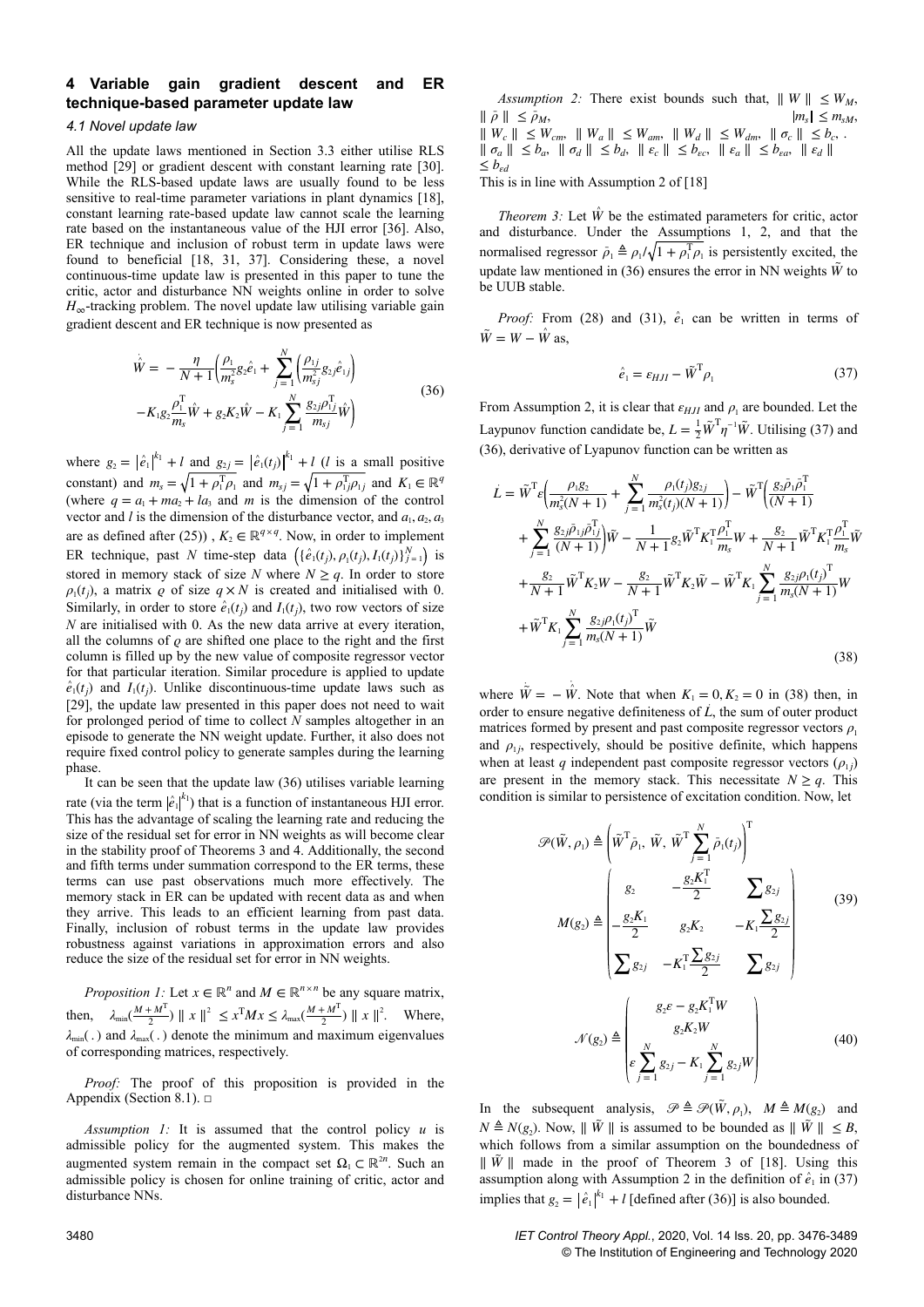Now, using (39) and (40) and Proposition 1, (38) can be written in compact form as

$$
\dot{L} = \frac{1}{N+1} \left( -\mathcal{P}^{\mathrm{T}} M \mathcal{P} + \mathcal{P} \mathcal{N} \right) \le \frac{-\lambda_{\min}(M') \parallel \mathcal{P} \parallel^2 + b_N \parallel \mathcal{P} \parallel}{N+1}
$$
\n(41)

where  $M \triangleq \frac{M + M^{T}}{2}$  $\frac{m}{2}$ ,  $b_N$  is the maximum value of norm of  $\mathcal{N}$ , i.e.  $|| \mathcal{N} || \le b_N = \max (|| N ||)$ . For Lyapunov derivative to be negative definite, the following inequality should hold:

$$
\|\mathcal{P}\| > \frac{b_N}{\lambda_{\min}(M)}\tag{42}
$$

From the definition of  $\mathcal P$  as mentioned in (39)

$$
\|\mathcal{P}\| \leq \|\tilde{W}\| \sqrt{1 + \|\bar{\rho}_{1M}\|^2 + \|\sum_{j=1}^{N} \bar{\rho}_{1M}(t_j)\|^2}
$$
 (43)

where  $\rho_{1M}$  is the maximum value of  $\rho_1$ . The right hand side of (43) will be represented as

$$
S(\rho_{1M}) \triangleq \sqrt{1 + ||\bar{\rho}_{1M}||^2 + ||\sum_{j=1}^{N} \bar{\rho}_{1M}(t_j)||^2}
$$
 (44)

Therefore, from (42) and (43)

$$
\|\tilde{W}\| > \frac{b_N}{\mathcal{S}(\rho_{1M})\lambda_{\min}(M)}\tag{45}
$$

This concludes the UUB stability proof for (36).  $\Box$ 

*Remark 1:* From Theorem 3, it is clear that the residual set of  $\|\tilde{W}\|$  is controlled by the term  $\lambda_{\min}(M')$ . The gains  $K_1$  and  $K_2$  in (36) can be appropriately selected such that  $\lambda_{\min}(M')$  becomes a large value hence shrinking the UUB bound of  $\|\tilde{W}\|$ .

Now, assuming that  $u_i$  and  $d_i$  are in sufficiently small neighbourhood of the optimal policies, the HJI error can be modified in the same way as mentioned in [18] (refer to Section 4.2 in [18]). It is assumed that there exist NNs that can approximate the optimal value, action and disturbance policies as

$$
V^* = W_c^{\mathrm{T}} \sigma_c + \varepsilon_c; \ u^* = W_a^{\mathrm{T}} \sigma_a + \varepsilon_a; \ d^* = W_d^{\mathrm{T}} \sigma_d + \varepsilon_d \tag{46}
$$

Under these assumptions, using (46) in (26), the HJI approximation error is obtained as

$$
\varepsilon_{HJI} = W_c^{\mathrm{T}}[\sigma_c(t) - e^{\gamma T}\sigma(t - T)] + \int_{t - T}^t e^{-\gamma(\tau - t)} (z^{\mathrm{T}}Q_1 z + 2\sigma_a^{\mathrm{T}}W_aRu - \sigma_a^{\mathrm{T}}W_aRW_a^{\mathrm{T}}\sigma_a + \alpha^2 \sigma_d^{\mathrm{T}}W_dRW_a^{\mathrm{T}}\sigma_d
$$
(47)  
-2\alpha^2 \sigma\_d^{\mathrm{T}}W\_d d) d\tau

In terms of approximation errors, the HJI error *ε*<sub>HII</sub> can equivalently be given as

$$
\varepsilon_{\text{HJI}} = \varepsilon_c(t) - e^{\gamma T} \varepsilon_c(t - T) - \int_{t - T}^t e^{-\gamma(\tau - t)} \left[ 2\varepsilon_a^{\text{T}} R u - 2\varepsilon_a^{\text{T}} R \sigma_a - \varepsilon_a^{\text{T}} R \varepsilon_a + \alpha^2 \varepsilon_a^{\text{T}} R \varepsilon_d - 2\alpha^2 \varepsilon_a^{\text{T}} d \right] d\tau \tag{48}
$$

Now, since, ideal NN weights are not known, their estimates will be utilised to express optimal value function and optimal policies

$$
\hat{V}^* = \hat{W}_c \sigma_c, \ \hat{u}^* = \hat{W}_a \sigma_a, \ \hat{d}^* = \hat{W}_d \sigma_d \tag{49}
$$

Based on these estimated weights, following (47) the approximate HJI error can be re-stated as

*IET Control Theory Appl.*, 2020, Vol. 14 Iss. 20, pp. 3476-3489 © The Institution of Engineering and Technology 2020

$$
\hat{e} = \hat{W}_c^{\mathrm{T}}[\sigma_c(t) - e^{\gamma T}\sigma(t - T)] + \int_{t - T}^{t} e^{-\gamma(\tau - t)} (z^{\mathrm{T}}Q_i z \n+ 2\sigma_d^{\mathrm{T}} \hat{W}_a R u - \sigma_d^{\mathrm{T}} \hat{W}_a R \hat{W}_a^{\mathrm{T}} \sigma_a + \alpha^2 \sigma_d^{\mathrm{T}} \hat{W}_d R \hat{W}_d^{\mathrm{T}} \sigma_d \n- 2\alpha^2 \sigma_d^{\mathrm{T}} \hat{W}_d d) d\tau
$$
\n(50)

The approximate HJI error, thus, can be expressed in a compact form as

$$
\hat{e}(t) = \hat{W}^{\mathrm{T}} \rho + \mathbf{v}(\hat{W}_a)^{\mathrm{T}} \mathcal{A}_2 \mathbf{v}(\hat{W}_a) - \mathbf{v}(\hat{W}_a)^{\mathrm{T}} \mathcal{B}_2 \mathbf{v}(\hat{W}_a) + I_2 \quad (51)
$$

where

$$
\Delta \sigma_c \triangleq \sigma_c(t) - e^{\gamma T} \sigma(t - T); \ \mathscr{A}_1 \triangleq \int_{t - T}^t e^{-\gamma(\tau - t)} (Ru \otimes \sigma_a) d\tau
$$

$$
\mathscr{A}_2 \triangleq \int_{t - T}^t e^{-\gamma(\tau - t)} (R \otimes \sigma_a \sigma_a^T) d\tau; \ \mathscr{B}_1 \triangleq \int_{t - T}^t e^{-\gamma(\tau - t)} (\alpha^2 d \otimes \sigma_d) d\tau
$$

$$
\mathscr{B}_2 \triangleq \int_{t - T}^t e^{-\gamma(\tau - t)} (\alpha^2 \otimes \sigma_d \sigma_d^T) d\tau; \ I_2 \triangleq \int_{t - T}^t e^{-\gamma(\tau - t)} (z^T Q_i z) d\tau
$$
(52)

$$
\hat{W} \triangleq \begin{pmatrix} \hat{W}_c \\ v(\hat{W}_a) \\ v(\hat{W}_d) \end{pmatrix}, \ \rho \triangleq \begin{pmatrix} \Delta \sigma_c \\ 2\mathcal{A}_1 - 2\mathcal{A}_2 v(\hat{W}_a) \\ -2\mathcal{B}_1 + 2\mathcal{B}_2 v(\hat{W}_d) \end{pmatrix}
$$
(53)

Similar to (36), continuous-time update law for this case can be written as

$$
\hat{W} = -\frac{\eta}{N+1} \Big( \frac{\rho}{m_s^2} g_1 \hat{e} + \sum_{j=1}^N \Big( \frac{\rho_j}{m_{sj}^2} g_{1j} \hat{e}_j \Big) - K_1 g_1 \frac{\rho^T}{m_s} \hat{W} \n+ g_1 K_2 \hat{W} - K_1 \sum_{j=1}^N \frac{g_{1j} \rho^T(t_j)}{m_{sj}} \hat{W} \Big)
$$
\n(54)

where

$$
g_1 = |\hat{e}|^{k_1} + l, g_{1j} = |\hat{e}_j|^{k_1} + l, (j = 1, 2, ..., N)
$$
 (55)

and *l* is a small positive constant. It could be observed that certain terms appearing in (54) are defined differently from (36). For instance,  $(\hat{e}$  and  $\rho)$  appearing in (54) are given by (51) and (53), respectively.

Note that the update law presented above (54) is different from least square-based update law mentioned in [29] and continuoustime gradient descent-based update laws mentioned in [18, 30]. The update law presented in this paper consists of five terms. The first term is directly responsible for reducing the HJI error, while the second term is a representation of its past observations over the memory stack. Also, unlike the constant learning rate in [18, 30], in this paper the learning rate in (54) is time varying and considered as a function of the HJI error such that it can accelerate the learning when the HJI error is large and reduce the learning speed when the HJI error becomes small. The next three terms are responsible for providing robustness in achieving small residual set. Moreover, the second and fifth terms correspond to the ER of the first and third terms, respectively. Significance of each term in the update law (54) in improving the performance of the tracking controller would be evident in the proof of Theorem 4 and its subsequent discussion.

#### *4.2 Stability proof of the update law*

*Theorem 4:* Let  $\hat{W}$  be the estimated parameters for critic, actor and disturbance. Under the Assumptions 1, 2, and that the normalised regressor  $\bar{\rho} \triangleq \rho / \sqrt{1 + \rho^T \rho}$  is persistently excited, the update law mentioned in (54) ensures the error in NN weights  $\tilde{W}$  to be UUB stable.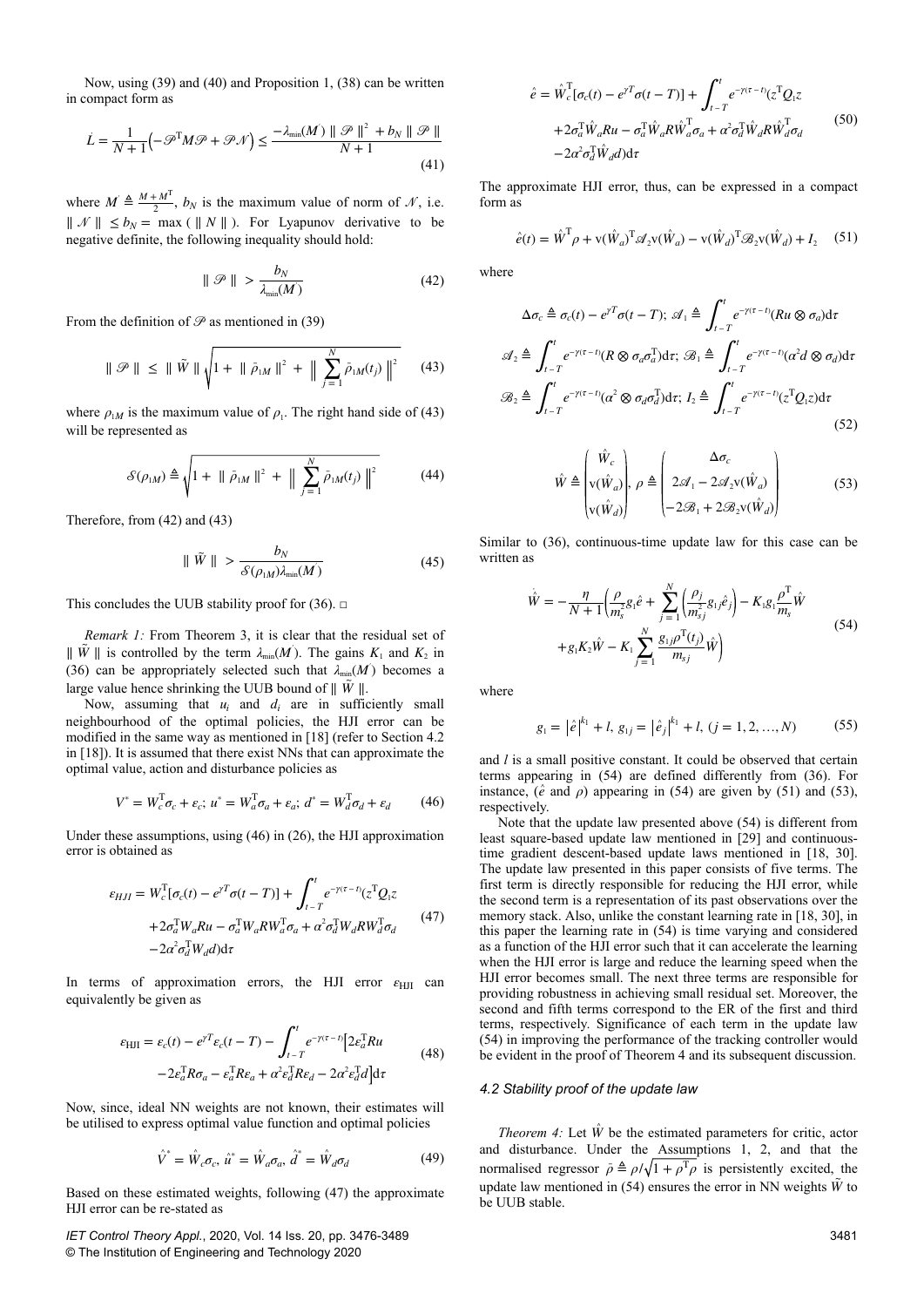*Proof:* Let the Lyapunov function candidate be:  $L = (1/2)\tilde{W}^T \eta^{-1} \tilde{W}$ . In order to prove stability of the update law, the HJI error needs to be expressed as a function of  $\vec{W}$ . In order to accomplish this, using  $(47)$  and  $(51)$ 

$$
\hat{e} = \varepsilon_{\rm HII} - \tilde{W}^{\rm T} \rho - \mathbf{v}(\tilde{W}_a)^{\rm T} \mathcal{A}_2 \mathbf{v}(\tilde{W}_a) + \mathbf{v}(\tilde{W}_a)^{\rm T} \mathcal{B}_2 \mathbf{v}(\tilde{W}_a) \tag{56}
$$

In subsequent discussion,  $\varepsilon$  would be equivalently used in place of *ε*HJI. Differentiating the Lyapunov function

$$
\dot{L} = \tilde{W}^{\mathrm{T}} \eta^{-1} \dot{\tilde{W}} = \frac{g_1}{(N+1)m_s^2} (\tilde{W}^{\mathrm{T}} \rho \varepsilon - \tilde{W}^{\mathrm{T}} \rho \tilde{W}^{\mathrm{T}} \rho \n- \tilde{W}^{\mathrm{T}} \rho \mathbf{v} (\tilde{W}_a)^{\mathrm{T}} \mathcal{A}_2 \mathbf{v} (\tilde{W}_a) + \tilde{W}^{\mathrm{T}} \rho \mathbf{v} (\tilde{W}_a)^{\mathrm{T}} \mathcal{B}_2 \mathbf{v} (\tilde{W}_a)) \n+ \frac{1}{N+1} (\tilde{W} \varepsilon \sum_{j=1}^{N} \frac{\rho(t_j) g_{1j}}{m_s^2(t_j)} - \tilde{W}^{\mathrm{T}} \sum_{j=1}^{N} \frac{\rho(t_j) \rho(t_j)^{\mathrm{T}} g_{1j}}{m_s^2(t_j)} \tilde{W} \n- \tilde{W}^{\mathrm{T}} \sum_{j=1}^{N} \frac{g_{1j} \rho(t_j)^{\mathrm{T}}}{m_s^2(t_j)} \mathbf{v} (\tilde{W}_a)^{\mathrm{T}} \mathcal{A}_2(t_j) \mathbf{v} (\tilde{W}_a) \n+ \tilde{W}^{\mathrm{T}} \sum_{j=1}^{N} \frac{\rho(t_j) g_{1j}}{m_s^2(t_j)} (\mathbf{v} (\tilde{W}_a)^{\mathrm{T}} \mathcal{B}_2(t_j) \mathbf{v} (\tilde{W}_a)) \Big) \n- \frac{1}{N+1} g_1 \tilde{W}^{\mathrm{T}} K_1^{\mathrm{T}} \frac{\rho^{\mathrm{T}}}{m_s} W + \frac{g_1}{N+1} \tilde{W}^{\mathrm{T}} K_1^{\mathrm{T}} \frac{\rho^{\mathrm{T}}}{m_s} \tilde{W} \n+ \frac{g_1}{N+1} \tilde{W}^{\mathrm{T}} K_2 W - \frac{g_1}{N+1} \tilde{W}^{\mathrm{T}} K_2 \tilde{W} \n- \tilde{W}^{\mathrm{T}} K_1 \sum_{j=1}^{N} \frac{g_{1j} \rho(t_j)^{\mathrm{T}}}{m_s(N+1)} W + \tilde{W}^{\mathrm{T}} K_1 \sum_{j=1}^{N} \frac{g_{1j} \rho(t_j)^{\mathrm{T}}}{m_s(N+
$$

Now, in order to find a bound over L, it is required to find bound over terms containing  $\mathcal{A}_2$  and  $\mathcal{B}_2$  [refer to (52)]. Recall from Assumption 2 that  $|| \sigma_a || \leq b_a$  and  $|| \sigma_d || \leq b_d$ . Utilising properties of matrices (maximum and minimum eigenvalue) and persistent excitation (PE) condition  $(\lambda_1 I \leq \int_{t-T}^{t} \rho \rho^{\mathrm{T}} d\tau \leq \lambda_2 I$ , where  $\lambda_1, \lambda_2$  are positive constants) on regressor, the bounds over terms containing  $\mathcal{A}_2$  and  $\mathcal{B}_2$  can be derived as,

$$
\mathbf{v}(\tilde{W}_a)^{\mathrm{T}}(R \otimes \sigma_a \sigma_a^{\mathrm{T}}) \mathbf{v}(\tilde{W}_a) \le q_1 \parallel \mathbf{v}(\tilde{W}_a) \parallel^2 \le q_1 \parallel \tilde{W} \parallel^2
$$
  

$$
\mathbf{v}(\tilde{W}_a)^{\mathrm{T}}(\sigma^2 \otimes \sigma_a \sigma_a^{\mathrm{T}}) \mathbf{v}(\tilde{W}_a) \le q_2 \parallel \mathbf{v}(\tilde{W}_a) \parallel^2 \le q_2 \parallel \tilde{W} \parallel^2
$$
 (58)

where  $q_1$  and  $q_2$  are the maximum eigenvalues of the matrices given by  $(R \otimes \sigma_a \sigma_a^T)$  and  $(\alpha^2 \otimes \sigma_a \sigma_a^T)$ , respectively. Further, the bound over terms,  $v(\tilde{W}_a)^T \mathscr{A}_2 v(\tilde{W}_a)$  and  $v(\tilde{W}_a)^T \mathscr{B}_2 v(\tilde{W}_a)$  can be derived from (52), (53) and (58) as

$$
v(\tilde{W}_a)^T \mathscr{A}_2 v(\tilde{W}_a) \le q_1 \int_{t-T}^t e^{-\gamma(\tau-t)} ||\tilde{W}||^2 d\tau
$$
  

$$
\le \frac{q_1}{\gamma \beta_1} (e^{\gamma T} - 1) ||\tilde{W}^T \bar{\rho}||^2 = \frac{q_1}{\gamma \beta_1} (e^{\gamma T} - 1) \tilde{W}^T \bar{\rho} \bar{\rho}^T \tilde{W}
$$
  

$$
\le \frac{1}{\gamma \beta_1} (e^{\gamma T} - 1) ||\tilde{W}^T \bar{\rho}||^2 = \frac{1}{\gamma \beta_1} (e^{\gamma T} - 1) \tilde{W}^T \bar{\rho} \bar{\rho}^T \tilde{W}
$$

$$
v(\tilde{W}_d)^T \mathcal{B}_2 v(\tilde{W}_d) \le q_2 \int_{t-T}^t e^{-\gamma(\tau-t)} ||\tilde{W}||^2 d\tau
$$
  

$$
\le \frac{q_2}{\gamma \beta_1} (e^{\gamma T} - 1) ||\tilde{W}^T \bar{\rho}||^2 = \frac{q_2}{\gamma \beta_1} (e^{\gamma T} - 1) \tilde{W}^T \bar{\rho} \bar{\rho}^T \tilde{W}
$$
(60)

where  $\beta_1 = ||\rho||^2$ . Using the same PE condition on  $\mathcal{A}_2, \mathcal{B}_2$  in  $\rho$ , from (53) there exists a constant  $L_1$  such that

$$
\left|\tilde{W}^{\mathrm{T}}\frac{\rho}{m_s^2}\right| \le L_1 \parallel \tilde{W} \parallel \tag{61}
$$

Combining (59), (60) and (61)

$$
\begin{aligned} & |\tilde{W}^{\mathrm{T}} \frac{\rho}{m_s^2} \mathbf{v}(\tilde{W}_a)^{\mathrm{T}} \mathcal{A}_2 \mathbf{v}(\tilde{W}_a) \le L_1 \frac{q_1}{\gamma \beta_1} (e^{\gamma T} - 1) \parallel \tilde{W} \parallel \tilde{W}^{\mathrm{T}} \bar{\rho} \bar{\rho}^{\mathrm{T}} \tilde{W} \\ & \tilde{W}^{\mathrm{T}} \frac{\rho}{m_s^2} \mathbf{v}(\tilde{W}_d)^{\mathrm{T}} \mathcal{B}_2 \mathbf{v}(\tilde{W}_d) \parallel \le L_1 \frac{q_2}{\gamma \beta_1} (e^{\gamma T} - 1) \parallel \tilde{W} \parallel \tilde{W}^{\mathrm{T}} \bar{\rho} \bar{\rho}^{\mathrm{T}} \tilde{W} \end{aligned} \tag{62}
$$

where  $\bar{\rho} = \rho/m_s$  and the reinforcement interval *T* can be selected such that

$$
L_1 \frac{q_1}{\gamma \beta_1} (e^{\gamma T} - 1) \parallel \tilde{W} \parallel \leq \varepsilon_{Ta}; L_1 \frac{q_2}{\gamma \beta_2} (e^{\gamma T} - 1) \parallel \tilde{W} \parallel \leq \varepsilon_{Td} \tag{63}
$$

where,  $\varepsilon_{Ta}$  and  $\varepsilon_{Td}$  are two small positive scalar constants. Therefore, using (63) in (62)

$$
\left| \tilde{W}^{\mathrm{T}} \frac{\rho}{m_s^2} \mathbf{v}(\tilde{W}_a)^{\mathrm{T}} \mathcal{A}_2 \mathbf{v}(\tilde{W}_a) \right| \leq \varepsilon_{Ta} \tilde{W}^{\mathrm{T}} \bar{\rho} \bar{\rho}^{\mathrm{T}} \tilde{W}
$$
\n
$$
\left| \tilde{W}^{\mathrm{T}} \frac{\rho}{m_s^2} \mathbf{v}(\tilde{W}_d)^{\mathrm{T}} \mathcal{B}_2 \mathbf{v}(\tilde{W}_d) \right| \leq \varepsilon_{Td} \tilde{W}^{\mathrm{T}} \bar{\rho} \bar{\rho}^{\mathrm{T}} \tilde{W}
$$
\n(64)

Similarly, their ER versions can be represented as

$$
\left| \tilde{W}^{\mathsf{T}} \sum_{j=1}^{N} \frac{g_{ij}\rho(t_j)}{m_s^2(t_j)} \mathbf{v}(\tilde{W}_a)^{\mathsf{T}} \mathcal{A}_2(t_j) \mathbf{v}(\tilde{W}_a) \right| \leq \varepsilon_{Tsa} \tilde{W}^{\mathsf{T}} \sum_{j=1}^{N} \bar{\rho}_j \bar{\rho}_j^{\mathsf{T}} \tilde{W}
$$
\n
$$
\left| \tilde{W}^{\mathsf{T}} \sum_{j=1}^{N} \frac{g_{ij}\rho(t_j)}{m_s^2(t_j)} \mathbf{v}(\tilde{W}_a)^{\mathsf{T}} \mathcal{B}_2(t_j) \mathbf{v}(\tilde{W}_a) \right| \leq \varepsilon_{Tsa} \tilde{W}^{\mathsf{T}} \sum_{j=1}^{N} \bar{\rho}_j \bar{\rho}_j^{\mathsf{T}} \tilde{W}
$$
\n(65)

Now, using  $(64)$  and  $(65)$ ,  $(57)$  can be rewritten as

$$
\dot{L} \leq \tilde{W}^{T} \varepsilon \Big( \frac{\rho g_{1}}{m_{s}^{2}(N+1)} + \sum_{j=1}^{N} \frac{\rho(t_{j})g_{1}(t_{j})}{m_{s}^{2}(t_{j})(N+1)} \Big) \n- \tilde{W}^{T} \Big( \frac{g_{1}\bar{\rho}\bar{\rho}^{T}}{(N+1)} + \sum_{j=1}^{N} \frac{g_{1j}\bar{\rho}_{j}\bar{\rho}_{j}^{T}}{(N+1)} \Big) \tilde{W} \n+ \tilde{W}^{T} \Big( \frac{1}{N+1} \varepsilon_{Ta}\bar{\rho}\bar{\rho}^{T} + \frac{1}{N+1} \varepsilon_{Tsa} \sum_{j=1}^{N} \bar{\rho}_{j}\bar{\rho}_{j}^{T} \Big) \tilde{W} \n+ \tilde{W}^{T} \Big( \frac{1}{N+1} \varepsilon_{Td}\bar{\rho}\bar{\rho}^{T} + \frac{1}{N+1} \varepsilon_{Tsa} \sum_{j=1}^{N} \bar{\rho}_{j}\bar{\rho}_{j}^{T} \Big) \tilde{W} \n- \frac{1}{N+1} g_{1} \tilde{W}^{T} K_{1}^{T} \frac{\rho^{T}}{m_{s}} W + \frac{g_{1}}{N+1} \tilde{W}^{T} K_{1}^{T} \frac{\rho^{T}}{m_{s}} \tilde{W} \n+ \frac{g_{1}}{N+1} \tilde{W}^{T} K_{2} W - \frac{g_{1}}{N+1} \tilde{W}^{T} K_{2} \tilde{W} \n- \tilde{W}^{T} K_{1} \sum_{j=1}^{N} \frac{g_{1j}\rho(t_{j})^{T}}{m_{s}(N+1)} W + \tilde{W}^{T} K_{1} \sum_{j=1}^{N} \frac{g_{1j}\rho(t_{j})^{T}}{m_{s}(N+1)} \tilde{W}
$$

After further simplification, (66) can be rendered into the following inequality:

$$
\dot{L} \le \frac{-\mathcal{P}^{\mathrm{T}}M\mathcal{P} + \mathcal{P}^{\mathrm{T}}\mathcal{N} - \mathcal{P}^{\mathrm{T}}M_{\varepsilon_{Ta}}\mathcal{P} + \mathcal{P}^{\mathrm{T}}M_{\varepsilon_{Td}}\mathcal{P}}{N+1} \tag{67}
$$

where  $\mathscr P$  in (67) is  $\mathscr P(\tilde W,\rho)$  instead of  $\mathscr P(\tilde W,\rho_1)$ , *M* is  $M(g_1)$  and *N* is  $N(g_1)$  defined in Theorem 3 and

$$
M_{\epsilon_{Ta}} \triangleq \begin{pmatrix} \epsilon_{Ta} & G_1^{\mathrm{T}} & -c_1 \\ -G_1 & 0_{q \times q} & L_1 \\ c_1 & -L_1^{\mathrm{T}} & \epsilon_{Ts} \end{pmatrix}; \quad M_{\epsilon_{Td}} \triangleq \begin{pmatrix} \epsilon_{Td} & -G_2^{\mathrm{T}} & c_2 \\ G_2 & 0_{q \times q} & -L_2 \\ -c_2 & L_2^{\mathrm{T}} & \epsilon_{Ts} \end{pmatrix}
$$
(68)

where  $K_1 \in \mathbb{R}^q$  and  $K_2 \in \mathbb{R}^{q \times q}$  and *q* being the dimension of the composite regressor vector  $\rho$  (see (53)). Also,  $G_1, G_2 \in \mathbb{R}^q$ ,  $c_1, c_2 \in \mathbb{R}, L_1, L_2 \in \mathbb{R}^q$  are constants used in (68).

Using Proposition 1, (67) can be simplified into

3482 *IET Control Theory Appl.*, 2020, Vol. 14 Iss. 20, pp. 3476-3489 © The Institution of Engineering and Technology 2020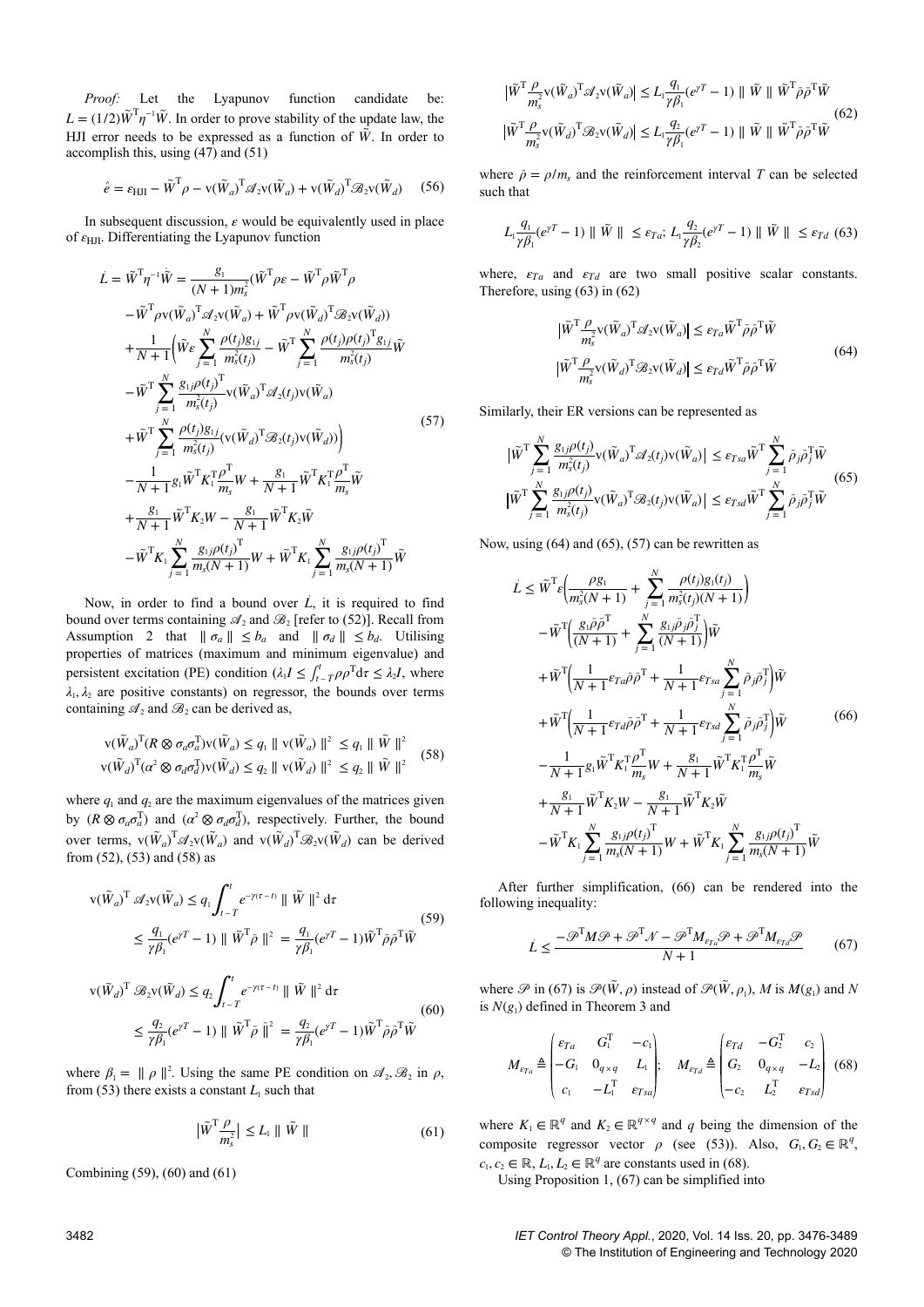$$
\begin{aligned} \n\dot{L} &\leq (-\lambda_{\min}(M') \parallel \mathcal{P} \parallel^2 + b_N \parallel \mathcal{P} \parallel -\lambda_{\min}(M_{\epsilon_{Ta}}) \parallel \mathcal{P} \parallel^2 \\ \n&+ \lambda_{\max}(M_{\epsilon_{Ta}}) \parallel \mathcal{P} \parallel^2 \, \mathcal{V}(N+1) \n\end{aligned} \tag{69}
$$

Note that in (69), following substitutions were made:

$$
M_{\epsilon_{Ta}} \triangleq \frac{M_{\epsilon_{Ta}} + M_{\epsilon_{Ta}}^{\mathrm{T}}}{2}, \quad M_{\epsilon_{Td}}' \triangleq \frac{M_{\epsilon_{Td}} + M_{\epsilon_{Td}}^{\mathrm{T}}}{2} \tag{70}
$$

From  $(69)$ , in order to ensure negative definiteness of  $\dot{L}$ , the following inequality should hold:

$$
\|\mathcal{P}\| > \frac{b_N}{\lambda_{\min}(M) + \lambda_{\min}(M_{\epsilon_{Td}}) - \lambda_{\max}(M_{\epsilon_{Td}})}
$$
(71)

From  $(71)$ ,  $(43)$  and  $(44)$  the UUB set for error in NN weights is obtained as,

$$
\|\tilde{W}\| > \frac{b_N}{\mathcal{S}(\rho_M)(\lambda_{\min}(M') + \lambda_{\min}(M'_{\epsilon_{T_a}}) - \lambda_{\max}(M'_{\epsilon_{T_d}}))}
$$
(72)

where  $\rho_M$  being the maximum value of  $\rho$  and  $S \triangleq \mathcal{S}(\rho_M)$ . Thus, from (71), (43) and (72), under the NN parameter update law (54), the error in NN weights are guaranteed to decrease outside the residual ball given as

$$
\Omega_{\tilde{W}} = \left\{ \tilde{W} : \parallel \tilde{W} \parallel \le \frac{b_N}{\mathcal{S}(\lambda_{\min}(M) + \lambda_{\min}(M_{\epsilon_{Ta}}') - \lambda_{\max}(M_{\epsilon_{Td}}'))} \right\} (73)
$$

This concludes the stability proof of the continuous-time update mechanism.□

#### *4.3 Discussion on the presented update law*

*Remark 2:* Note that the update law presented in (54) is different from the gradient descent-based update laws of [18, 30] and least square-based one presented in [29] in several ways. First of all, being a continuous-time update law based on gradient descent, it is more sensitive to variations in plant dynamics than least square-based update mechanism in [29]. Secondly, unlike [18], it utilises  $H_{\infty}$  framework for disturbance rejection as well. While [30] utilised  $H_{\infty}$  framework for their tracking controller, their gradient descent had only constant learning rate and lacked ER and robust terms to further shrink the size of the residual set. The prime novelties of the update law (54) are the use of variable gain gradient descent and incorporation of robust terms, i.e. the last three terms in (54). These help in improving the performance of the final learnt control policies to track a given reference trajectory.

*Remark 3:* From Theorem 4 it is evident that  $\|\tilde{W}\|$  decreases in the stable region, i.e. where  $\vec{L}$  is negative definite. This results in estimated NN weights, i.e.  $\hat{W}$  getting closer to ideal NN weights *W*, which in turn implies that the HJI error (55) is decreasing in the stable region. Now, note that the numerator in the right-hand side (RHS) of (73)), i.e.  $b_N$  is a function of  $g_1 = |\hat{e}|^{k_1}$  and  $g_{1j} = |\hat{e}(t_j)|^{k_1}$ [see definition of  $b_N$  after (41)], which implies that the size of the ball (73) shrinks due to decreasing  $g_1$  and  $g_{1j}$ . Thus,  $b_N$  encapsulates the effect of variable gain gradient descent in off-policy parameter update law. Further, the variable gain in gradient descent, i.e.  $|\hat{e}|^{k_1}$ and  $\left| \hat{e}_j \right|^{k_1}$ ,  $j = 1, 2, ..., N$  scale the learning rate based on instantaneous and past values of HJI error, respectively, where the constant  $k_1 \geq 0$  governs the amount of scaling in the learning of gradient descent. These terms increase the learning rate when the HJI error is large and slow it down as the HJI error becomes smaller in magnitude. So, the actual learning rate becomes,  $l = \eta |\hat{e}|^{k_1}$ . Note that if the  $|\hat{e}| \leq 1$ , then  $l \leq \eta$  for all  $k_1 \geq 0$ .



However, if  $|\hat{e}| \geq 1$ , then  $l \geq \eta$  for all  $k_1 \geq 0$ . Furthermore, the gains  $K_1$  and  $K_2$  in the robust term of the adaptation law (54) can be selected, so as to have a large  $\lambda_{\min}((M + M^{T})/2)$  [refer to (39)], which in turn leads to a smaller ball [refer to (73)] and hence a tighter residual set for  $\tilde{W}$ . With these novel modifications, the variable gain gradient descent-based off-policy update law presented in this paper yields a much tighter residual set for  $\tilde{W}$  and hence improved tracking performance.

#### **5Simulation results**

The entire control scheme can be represented as shown in Fig. 1. There are two distinct phases in off-policy IRL control scheme, i.e. (i) exploration phase and (ii) execution phase. All the signals involved in exploration phase are marked with bold lines in Fig. 1 (except the reference signal, which is required in both exploration and execution phase), whereas the dotted lines indicate the execution of the learnt policies. At first, an exploratory control policy is fired into the system, and the system is allowed to explore the state space. During the exploration process, the improved policies are not executed to the system, and hence, there is a decoupling between control and disturbance policy block and system block in Fig. 1. The update law tries to minimise the instantaneous HJI error which is dependent on actor, critic and disturbance NNs and reinforcement integral  $(I_1$  and  $I_2$  from (29) and (52), respectively). The regressor vector for actor, critic and disturbance NNs needs the information of augmented state vector *z* as can be seen in Fig. 1. When critic, actor and disturbance NN weights converge, the exploration is stopped, and learnt policies  $(\hat{u}(z) = W_a^* \sigma_a$  and  $\hat{d}(z) = W_d^* \sigma_d$ ) are executed to the system as shown in Fig. 1 (where  $W_a^*$  and  $W_d^*$  denote the final converged weights for actor and disturbance NNs, while  $\sigma_a$  and  $\sigma_d$  represent regressor vectors for actor and disturbance NNs, respectively). Therefore, the dynamics of the closed loop system when final learnt policies are executed is given by,  $\dot{x} = f(x) + g(x)\hat{u} + k(x)(d + \hat{d}).$ 

In order to evaluate the performance of update law proposed in this paper, two applications are considered for simulation studies in this section.

• Non-linear system [18] in Section 5.1

• Linearised F16 Model [29] in Section 5.2

#### *5.1 Non-linear system*

Dynamics of a non-linear system is considered from [18] and is described as

$$
\begin{aligned}\n\dot{x}_1 &= -\sin x_1 + x_2\\ \n\dot{x}_2 &= -x_1^3 + u + d\\ \ny &= x_1\n\end{aligned} \tag{74}
$$

where, disturbance affecting the system is given as  $d = .1e^{-.1t} \sin .1t$ . The reference system is considered as [18]

$$
\dot{x}_d = \begin{pmatrix} 0 & 0.3 \\ -0.3 & 0 \end{pmatrix} \begin{pmatrix} 0.1\sin(0.3t) \\ 0.1\sin(0.3t) \end{pmatrix} \tag{75}
$$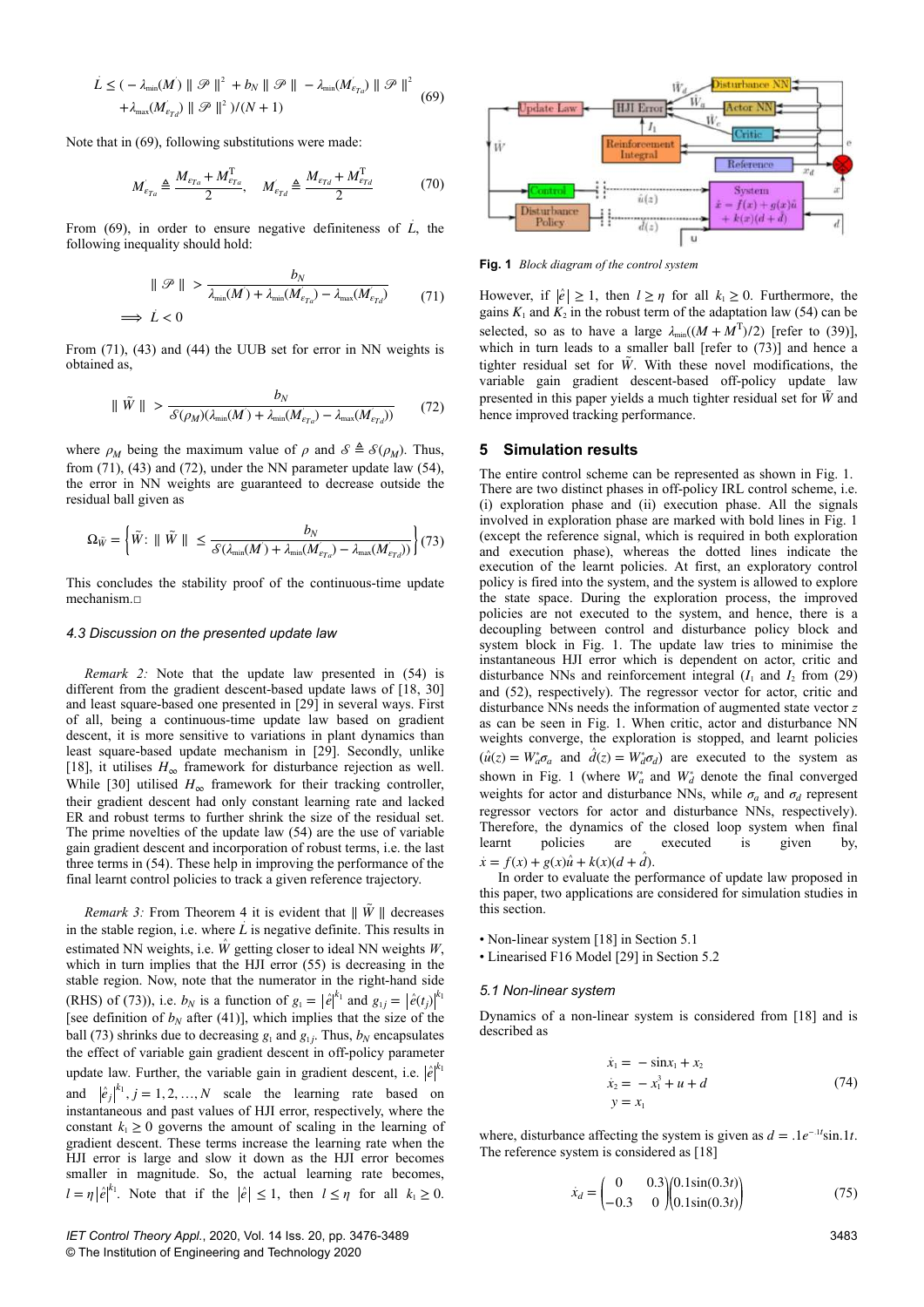

*(a)* Critic NN weights, *(b)* Actor NN weight, *(c)* Disturbance NN weights, *(d)* HJI error during the learning phase

The penalty on states as appearing in  $(13)$ , i.e.  $Q<sub>1</sub>$  is chosen to be

$$
Q_1 = \begin{pmatrix} \text{diag}(217,0) & 0\\ 0 & 0 \end{pmatrix} \tag{76}
$$

Here,  $x_{d1}$  is the desired trajectory for the output  $y = x_1$ . The inital state of the system is (.5; .5). The regressor vectors for critic, actor and disturbance NNs are chosen as

$$
\sigma_c = (z_1^2, z_2^2, z_3^2, z_4^2, z_1 z_2, z_1 z_3, z_1 z_4, z_2 z_3, z_2 z_4, z_3 z_4)
$$
  
\n
$$
\sigma_a = (z_1, z_2, z_3, z_4, z_1 z_2^2)
$$
  
\n
$$
\sigma_d = (z_1^2, z_2^2, z_1 z_3, z_1 z_4, z_1 z_2)
$$
\n(77)

where  $z = (e^T, x_d^T)^T \in \mathbb{R}^4$  and  $z_i$  is individual component of *z*. The exploratory control signal considered has the form,  $u(t) = 2e^{-0.009t}(\sin(11.9t)^2 \cos(19.5t) + \sin(2.2t)^2 \cos(5.8t) + \sin(2.2t)^2 \cos(5.8t)$  $(1.2t)^2 \cos(9.5t) + \sin(2.4t)^5$ 

similar to the one mentioned in [22]. The constant part of the



**Fig. 3** *State and control profile with constant learning-based gradient descent for non-linear system (a)* State profile, *(b)* Control profile

learning rate for both the cases is selected to be,  $\eta = 2998$ , the size of memory stack, i.e. *N* for ER technique is chosen to be 20. The level of attenuation  $\alpha$  is choosen to be 0.01. The value of reinforcement interval should be selected as small as possible in order to preserve the relationship between Bellman equation and IRL equation (refer to Section 3.1). Here, the reinforcement interval  $T$  is selected as  $0.001$  s. All the NN weights are initialised to 0. Also, note that in order to yield tighter residual set,  $\lambda_{\min}(M')$  in the denominator of RHS of (73) needs to be large, which could be made possible by selecting the gains in robust terms  $K_1$  and  $K_2$  with high norms. However, it should also be noted that since norms of both  $K_1$  and  $K_2$  appear in numerator of RHS of (73) too. Hence, gains  $K_1$  and  $K_2$  cannot be selected with very high norms. For ease in the simulation study,  $K_1$  and  $K_2$  are both selected as  $0_q$  and  $(0_{q \times q})$ (for both the cases), where  $q$  is the dimension of composite regressor vector  $\rho$  [refer to (53)], i.e.  $q = 19$ .

*5.1.1 Validation of continuous-time update law presented in [18] with disturbance terms:* It could be noted that the update law presented in this paper [see (36) or (54)] without the variable gain terms (i.e.  $k_1 = 0$ ) and robust terms (i.e.  $K_1 = 0, K_2 = 0$ ) is similar to the one presented in [18] (except the presence of disturbance terms via the composite regressor vector  $\rho$  or  $\rho_1$ ). Simulation results for the update law (54) without variable gain gradient descent and robust terms on the non-linear system considered above (74) are shown in Figs. 2 and 3. The NN weights corresponding to critic, actor and disturbance are shown to converge in finite amount of time in Figs. 2*a*–c, respectively. Fig. 2*d* shows the HJI error during the learning phase when constant learning-based update law was used. The final learnt control policy due to the converged weights of critic, actor and disturbance NNs is depicted in Fig. 3*b*. The stopping condition for the NN weights for all the cases was set as  $||W_{k+1} - W_k|| \leq 10^{-5}$ . The final learnt policy is able to make the output of the system track the desired reference trajectory as can be seen in Fig. 3*a*. However, It can be observed that there still exists a lot of transient oscillations and small steady-state error in tracking performance (see Fig. 3*a*).

*5.1.2 Validation of off-policy IRL algorithm presented in this paper:* Variable gain gradient descent-based update law (54) is validated on the non-linear system (74) in Figs. 4 and 5. Here, the exponent in variable gain term, i.e.  $(k_1)$  is chosen to be 0.145. All other parameters are kept same. NN weights of critic, actor and disturbance NNs converge very close to their ideal values in a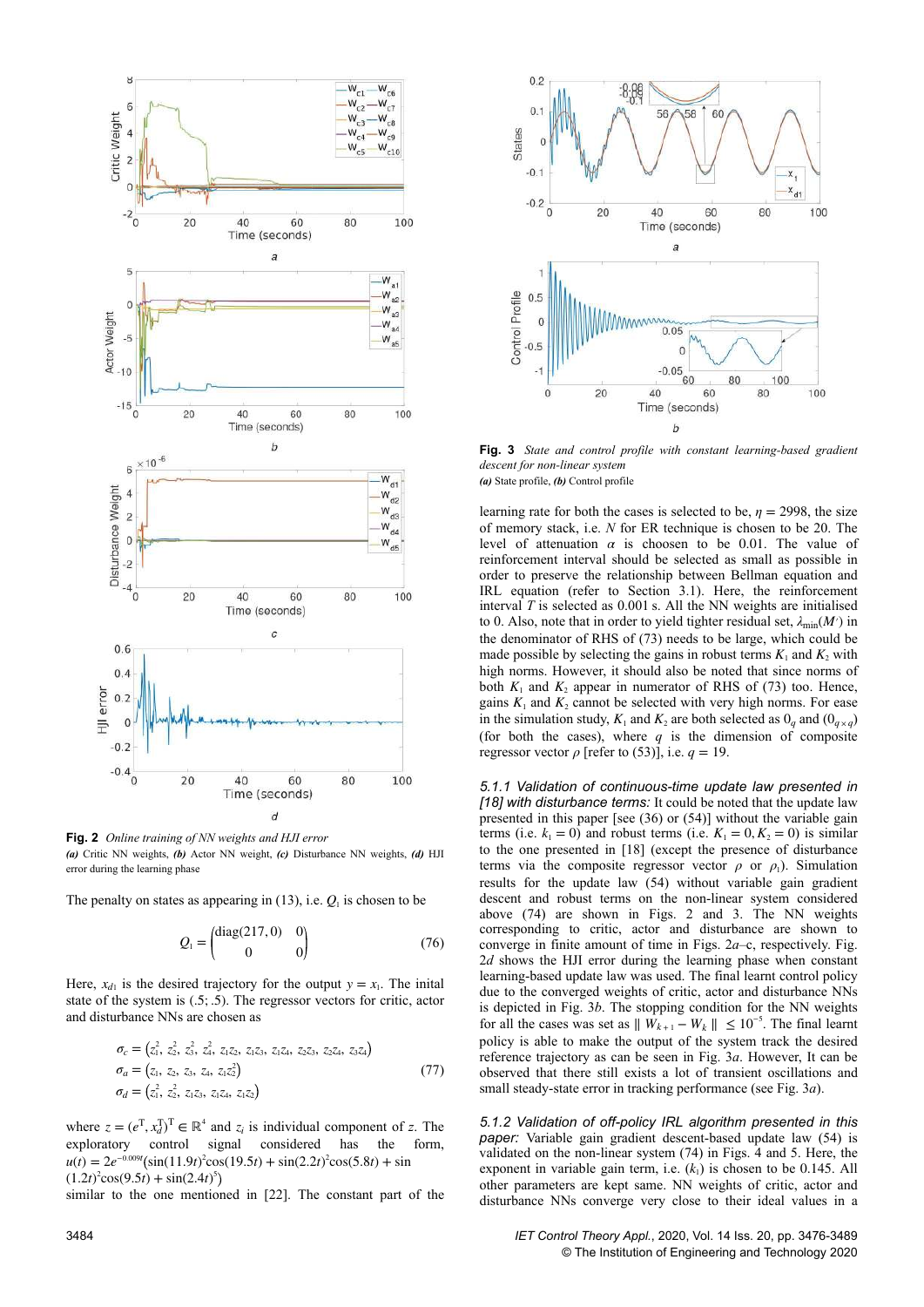

**Fig. 4** *Online training of NN weights and HJI error under variable gainbased gradient descent for non-linear system*

*(a)* Critic NN weights, *(b)* Actor NN weight, *(c)* Disturbance NN weights, *(d)* HJI error during the learning phase

finite amount of time as can be seen in Figs. 4*a*–*c*, respectively. The HJI error profile during the learning phase is depicted in Fig. 4*d* and it can be seen that  $|\hat{e}| \leq 1$  during the learning phase. The learnt control policy arising out of the converged NN weight is depicted in Fig. 5*b*. It is able to track the reference trajectory with high accuracy in finite amount of time as evident from Fig. 5*a*.

Note that the oscillations in learnt control policies (see Fig. 3*b*) are more and persist for longer duration in the case when constant learning rate was used as compared to the case when variable gain gradient descent (Fig. 5*b*) is utilised. This in turn leads to an oscillatory tracking performance (Fig. 3*a*) in the transient phase with steady-state error for the case with constant learning speed. On the other hand, the final learnt policies arising out of variable gain gradient descent-based update law leads to very less oscillations and almost no steady-state error (Fig. 5*a*). All this is possible because, the variable gain gradient descent-based update law leads to a much tighter residual set for *W*. This implies that the control policies resulting out of variable gain gradient descent-



**Fig. 5** *State and control profile with variable gain-based gradient descent for non-linear system*

*(a)* State profile, *(b)* Control profile

based update law are closer to the ideal optimal controller than the policies due to just the constant learning rate gradient descentbased update laws. It could also be noted from Figs. 2*d* and 4*d* that the HJI error is within the  $[-1, 1]$ , and since variable gain gradient descent uses a learning rate that is function of instantaneous HJI error, for our problem set, the presence of term  $g_1 = |\hat{e}|^{k_1}$  actually reduces the learning rate (refer to the discussion in Section 4.3). This is also the reason why in this case, the convergence time of Fig. 4*a* is slightly longer than Fig. 2*a*. However, when HJB or HJI error is large ( $|\hat{e}| > 1$ ), the variable gain gradient descent-based update law leads to faster convergence of NN weights as can be observed in [36].

#### *5.2 Linearised F16 model*

The linearised F16 model is considered from [29] with dynamics as follows:

where

$$
A = \begin{pmatrix} -1.01887 & .90506 & -.00215 \\ .82225 & -1.07741 & -.17555 \\ 0 & 0 & -1 \end{pmatrix}, \quad B = \begin{pmatrix} 0 \\ 0 \\ 5 \end{pmatrix}, \quad D = \begin{pmatrix} 1 \\ 0 \\ 0 \end{pmatrix}
$$
(79)

The state vector  $x = [\alpha, q, \delta_e]^T$ , where  $\alpha$  is angle of attack (AoA), *q* is the pitch rate and  $\delta_e$  is the elevator deflection. The control input is the voltage signal to the elevators and disturbance is caused by the wind gust to the AoA. It is required to track constant reference AoA which is given by

$$
\alpha_d = \begin{cases} 2 & \forall t < 30 \\ 3 & \forall t \ge 30 \end{cases} \tag{80}
$$

 $\dot{x} = Ax + Bu + Dd$  (78)

For this, the augmented dynamics of  $z = [e^T, x_d^T]^T$  is given as

$$
\dot{z} = A_1 z + B_1 u + D_1 d \tag{81}
$$

where

$$
A_1 = \begin{pmatrix} A & A \\ 0_{3 \times 3} & 0_{3 \times 3} \end{pmatrix}, B_1 = \begin{pmatrix} B \\ 0_{3 \times 1} \end{pmatrix}, D_1 = \begin{pmatrix} D \\ 0_{3 \times 1} \end{pmatrix}
$$
(82)

3485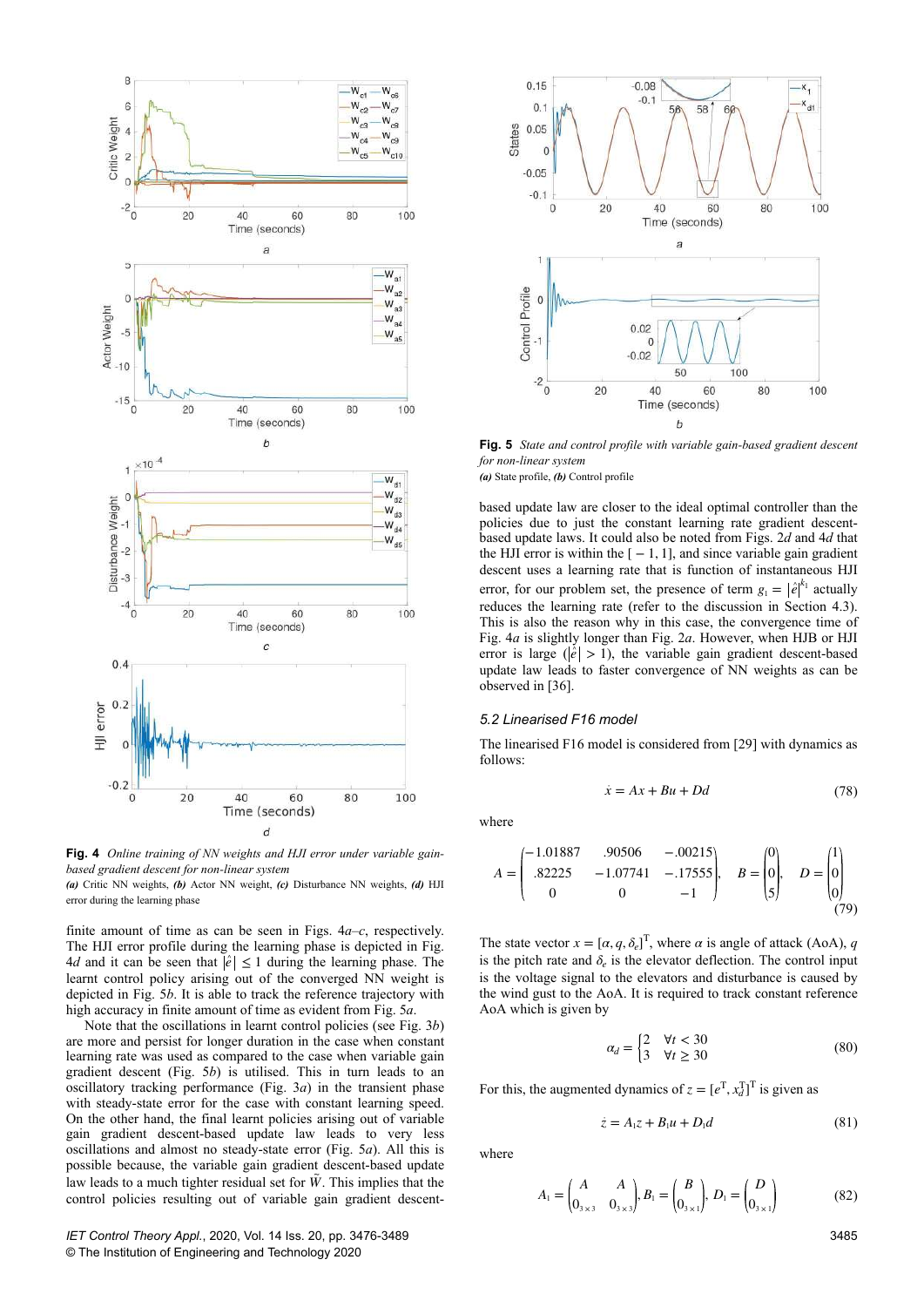

**Fig. 6** *Online training of NN weights for F16 model (a)* Critic NN weights, *(b)* Actor NN weight, *(c)* Disturbance NN weights

Note that since in this example the control system is required to track constant AoA (set-point tracking), we have  $\dot{x}_d = 0$ . The problem set-up in this section is considered in line with that in [29], where the same problem was considered using least-square-based update law. The disturbance is assumed to have the form,  $d = .1e^{-.1t}\sin(.1t)$ . Now, a comparison in performance between  $H_{\infty}$ tracking controller developed using off-policy IRL algorithm presented in this paper and that of [29] will be made in Section 5.2.1. Subsequently, the off-policy IRL algorithm presented in this paper will be compared against the traditional GARE approach in Section 5.2.2.

*5.2.1 Comparison with RLS-based update law of [29]:* In this section, model-free off-policy IRL-based controller will be validated on F-16 model. The parameters required for IRL are, reinforcement interval  $T = .001$  s and *R* = 1,  $Q_1$  = diag([10, 0, 0, 0, 0, 0]). Discount factor  $\gamma$  = 0.33 was chosen for simulation. In the simulation, the desired value of output was  $\alpha_d = 2$  for first 30 s and then was subsequently changed to  $\alpha_d = 3$  thereafter. The constant part of the learning rate is selected as  $\eta = 209.1$  with variable gain exponent  $k_1$  in  $\left| \hat{e} \right|^{k_1}$  as  $k_1 = 0.2$ . The regressor vectors for critic, actor and disturbance NNs were chosen to be

$$
\sigma_c = \begin{pmatrix} z_1 z_2, z_1 z_3, z_1 z_4, z_1 z_5, z_1 z_6, z_2 z_3, z_2 z_4, z_2 z_5, z_2 z_6, \dots \\ z_3 z_4, z_3 z_5, z_3 z_6, z_4 z_5, z_4 z_6, z_5 z_6 \end{pmatrix}^T
$$
\n
$$
\sigma_a = (z_1, z_2, z_3, z_4, z_5, z_6)^\mathrm{T}
$$
\n
$$
\sigma_d = (z_1, z_2, z_3, z_4, z_5, z_6, z_1 z_2, z_1 z_3, z_1 z_4, z_1 z_5, z_1 z_6)^\mathrm{T}
$$
\n(83)



**Fig. 7** *Optimal control profile and AoA profile of linearised F-16 aircraft pitch dynamics model under presented off-policy IRL algorithm and GARE (a)* Optimal control policy for F16 model, *(b)* AoA profile for F16 model

The exploratory control policy used during the learning phase is given given by by the set of  $\mathbf{b}$ 

 $u(t) = 2e^{(-.009t)}(\sin(t)^2 \cos(t) + \sin(3t)^4 \cos(1.5t) + \sin(9t)^2 \cos(8.4t)$ .  $+ \sin(3.9t)\cos(2.9t)\sin(19t) + \sin(11.9t)\cos(5.3t)^{2} + \sin(12t)\cos(5.9t)$  $(2.5t)^4 + \sin(15t)\cos(1.62t)^2$ 

Note from Figs. 6*a*–*c* that the NN weights converge close to their ideal values in finite amount of time. The disturbance attenuation factor was chosen to be  $\alpha = 10$ , i.e.. same as in [29]. Unlike [29], the continuous-time update law presented in this paper can produce updates for NN weights instantly in each sampling interval without having to wait for collecting *N* different samples in each phase. The final learnt control policy developed using off-policy IRL algorithm presented in this paper is marked  $V_{NN}$  in Fig. 7*a* and the AoA profile resulting out of this learnt policy is marked  $\alpha_{NN}$  in Fig. 7*b*. Observing  $\alpha_{NN}$  in Fig. 7*b* and Fig. 4 in [29], one can conclude that there are no peak overshoots in  $\alpha_{NN}$ . Finally, all the states of linearised F-16 aircraft pitch dynamics model under presented control scheme are plotted in Fig. 8*a* and the approximated cost function is shown in Fig. 8*b*.

*5.2.2 Comparison with game algebraic riccati equation (GARE):* It could be noted that HJI equation for linear time invariant systems can be represented as GARE with optimal policies for control and disturbance as

$$
u^* = -R^{-1}B_1^{\mathrm{T}}Pz; d^* = \frac{1}{\alpha^2}D_1^{\mathrm{T}}Pz
$$
 (84)

where *P* is a symmetric matrix that satisfies the GARE, i.e.

$$
Q_2^{\mathrm{T}} + A_2^{\mathrm{T}} P + P A_2 - \gamma P - P B_1 R^{-1} B_1^{\mathrm{T}} P + \frac{1}{\alpha^2} P D_1 D_1^{\mathrm{T}} P = 0 \tag{85}
$$

where  $C = [1, 0, 0, 0, 0, 0]^T$  and matrix  $A_2 = [A, A; 0_{3 \times 6}] \in \mathbb{R}^{6 \times 6}$ ,  $Q_2 = 20CC^T$ . Discount and attenuation are chosen as  $\gamma = 0.33$  and  $\alpha = 10$ , respectively. It can be converted into algebraic Riccati equation (ARE) as [29]

$$
Q_2^{\mathrm{T}} + (A_2 - \frac{1}{2}\gamma I)^{\mathrm{T}}P + P(A_2 - \frac{1}{2}\gamma I) - P(B_1R^{-1}B_1^{\mathrm{T}} - \frac{1}{\alpha^2}D_1D_1^{\mathrm{T}})P = 0
$$
\n(86)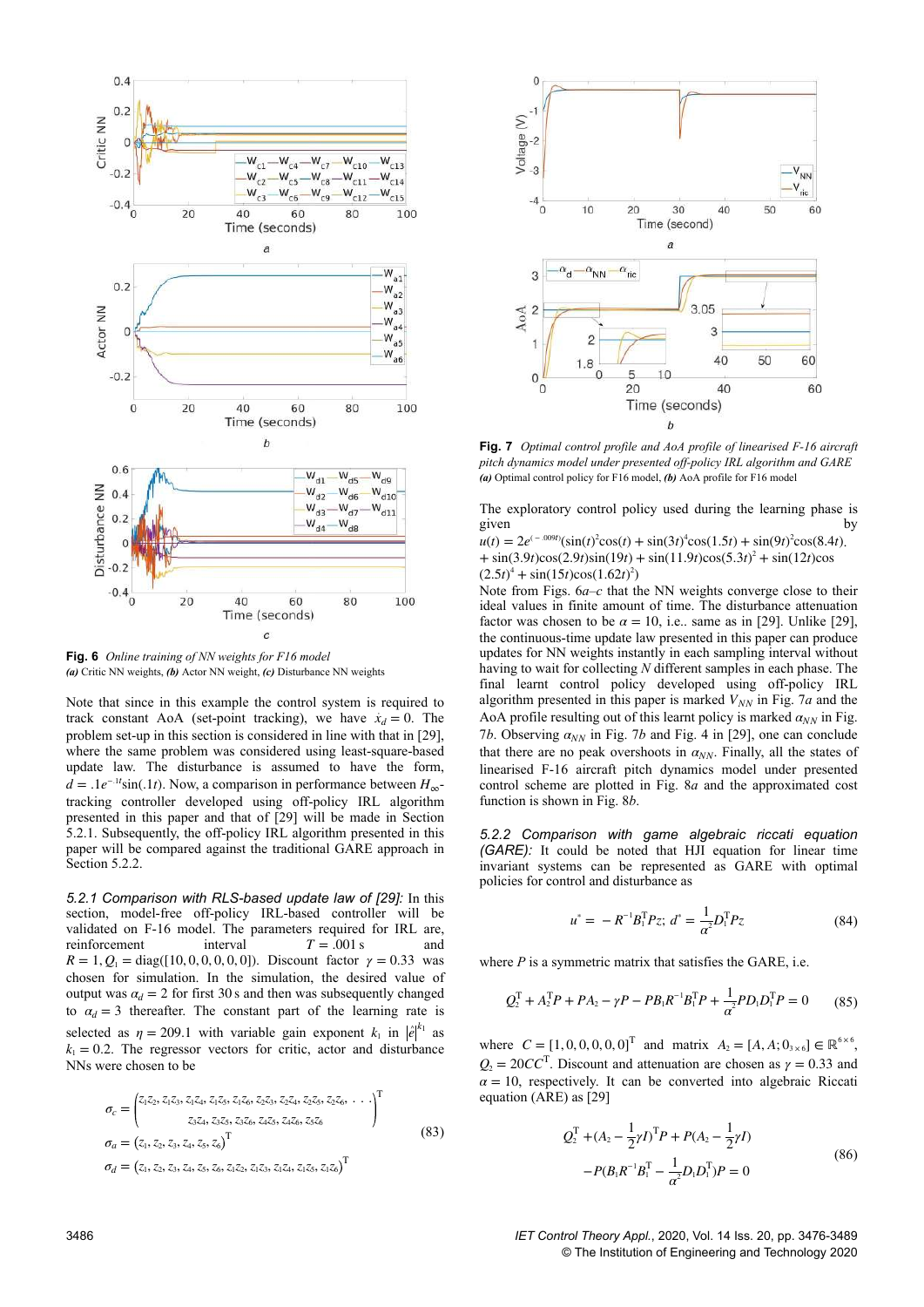

**Fig. 8** *State profile and approximated cost under NN-based control law for linearised F-16 aircraft pitch dynamics model*

*(a)* State profile of F-16 under NN-based control law, *(b)* Approximated cost under NN-based control law for F16 model



**Fig. 9** *State profile and cost under GARE for linearised F-16 aircraft pitch dynamics model*

*(a)* State profile of F-16 under GARE, *(b)* Cost under GARE

The ARE in (86) is solved using Matlab's 'care' routine and the final gain *P* is given by

| $P = \begin{pmatrix} 8.998 & 3.594 & -0.283 & -5.030 & 3.594 & -0.283 \\ 3.594 & 2.197 & -0.215 & -3.289 & 2.197 & -0.215 \\ -0.283 & -0.215 & 0.026 & 0.359 & -0.215 & 0.026 \\ -5.030 & -3.289 & 0.359 & 5.529 & -3.289 & 0.359 \\ 3.594 & 2.197 & -0.215 & -3.289 & 2.197 & -0.215 \\ -0$ |  |  |  |  |
|----------------------------------------------------------------------------------------------------------------------------------------------------------------------------------------------------------------------------------------------------------------------------------------------|--|--|--|--|
|                                                                                                                                                                                                                                                                                              |  |  |  |  |
|                                                                                                                                                                                                                                                                                              |  |  |  |  |
|                                                                                                                                                                                                                                                                                              |  |  |  |  |
|                                                                                                                                                                                                                                                                                              |  |  |  |  |
|                                                                                                                                                                                                                                                                                              |  |  |  |  |

Unlike the algorithm presented in this paper, solving GARE requires knowledge of system dynamics. The plots marked  $V_{NN}$ and  $V<sub>ric</sub>$  in Fig. 7*a* show the voltage profile under model-free off-

*IET Control Theory Appl.*, 2020, Vol. 14 Iss. 20, pp. 3476-3489 © The Institution of Engineering and Technology 2020

policy IRL developed in this paper and GARE solution, respectively. The tracking performance of the control effort from both these algorithms is depicted in Fig. 7*b*, in which  $\alpha_{des}$ ,  $\alpha_{NN}$  and *αric* are desired AoA, AoA under presented off-policy IRL and AoA under GARE solution, respectively. All the states of linearised F-16 aircraft pitch dynamics model under GARE are shown in Fig. 9*a* and the corresponding cost function is plotted in Fig. 9*b*. A small overshoot can be seen in AoA tracking under GARE solution, when compared against algorithm presented in this paper. A similar overshoot could also be observed in tracking performance presented in [29] (refer to Fig. 4 of [29]) for the same problem set-up. Compared to these results, the AoA tracking under off-policy IRL presented in this paper is devoid of any significant peak overshoot. In addition, the approximated cost in the case of presented update law (as shown in Fig. 8*b*) converges to a value of 0.9 which is very close to the value  $(= 0.886)$  the GARE solution cost converges to in Fig. 9*b*.

It could be noted that the variable gain gradient descent-based continuous-time update law presented in this paper yields better tracking performance on non-linear system when compared against [18] in Section 5.1. As compared to the RLS-based update law of [29], the update law presented in this paper is more sensitive to parametric variations during learning phase and does not produce any peak overshoots when final learnt policies are executed as observed in Section 5.2.1. Finally, it is also observed that in the case of linear system, the tracking performance of presented control scheme is very close to that of the GARE control solution in steady state.

## **6** Conclusion

A continuous-time NN parameter update law driven by variable gain gradient descent, ER technique and robust terms for modelfree  $H_{\infty}$  OTCP of continuous-time non-linear system has been presented in this paper. IRL has been leveraged in policy iteration framework in this paper. Incorporation of IRL obviates the requirement of drift dynamics in policy evaluation stage, while usage of actor and disturbance NNs to approximate control and disturbance policies obviates the requirement of control coupling dynamics and disturbance dynamics in policy improvement stage. Variable gain gradient descent increases the learning rate when HJI error is large and it dampens the learning rate when HJI error becomes smaller. It also results in smaller residual set over which the errors in NN weights converge to. Besides this, the ER term and robust terms in the update law help in further shrinking the size of the residual set on which the error in NN weights finally converge to. This results in an improved learnt control policy, sufficiently close to the ideal optimal controller, leading to highly accurate tracking performance.

## **7References**

- [1] Sutton, R.S., Barto, A.G.: '*Introduction to reinforcement learning*', vol. 2
- (MIT press Cambridge, Cambridge, UK, 1998) [2] Lewis, F.L., Liu, D.: '*'Reinforcement learning and approximate dynamic programming for feedback control*', vol. 17 (John Wiley & Sons, New Jersey, USA, 2013)
- [3] Powell, W.B.: '*'Approximate dynamic programming: solving the curses of dimensionality*', vol. 703 (John Wiley & Sons, New Jersey, USA, 2007)
- [4] Zhang, H., Liu, D., Luo, Y.*, et al.*: '*Adaptive dynamic programming for control: algorithms and stability*' (Springer Science & Business Media, London, UK, 2012)<br>Murray, J.J., Cox,
- [5] Murray, J.J., Cox, C.J., Lendaris, G.G.*, et al.*: 'Adaptive dynamic programming', *IEEE Trans. Syst. Man Cybern., Part C*, 2002, **32**, (2), pp. 140–153
- [6] Abu-Khalaf, M., Lewis, F.L.: 'Nearly optimal control laws for nonlinear systems with saturating actuators using a neural network hjb approach', *Automatica*, 2005, **41**, (5), pp. 779–791
- [7] Li, H., Liu, D.: 'Optimal control for discrete-time affine non-linear systems using general value iteration', *IET Control Theory Applic.*, 2012, **6**, (18), pp. 2725–2736
- [8] Yang, X., Liu, D., Wei, Q.: 'Online approximate optimal control for affine non-linear systems with unknown internal dynamics using adaptive dynamic programming', *IET Control Theory Applic.*, 2014, **8**, (16), pp. 1676–1688
- [9] Zhao, D., Zhu, Y.: 'Mec–a near-optimal online reinforcement learning algorithm for continuous deterministic systems', *IEEE Trans. Neural Netw. Learning Syst.*, 2014, **26**, (2), pp. 346–356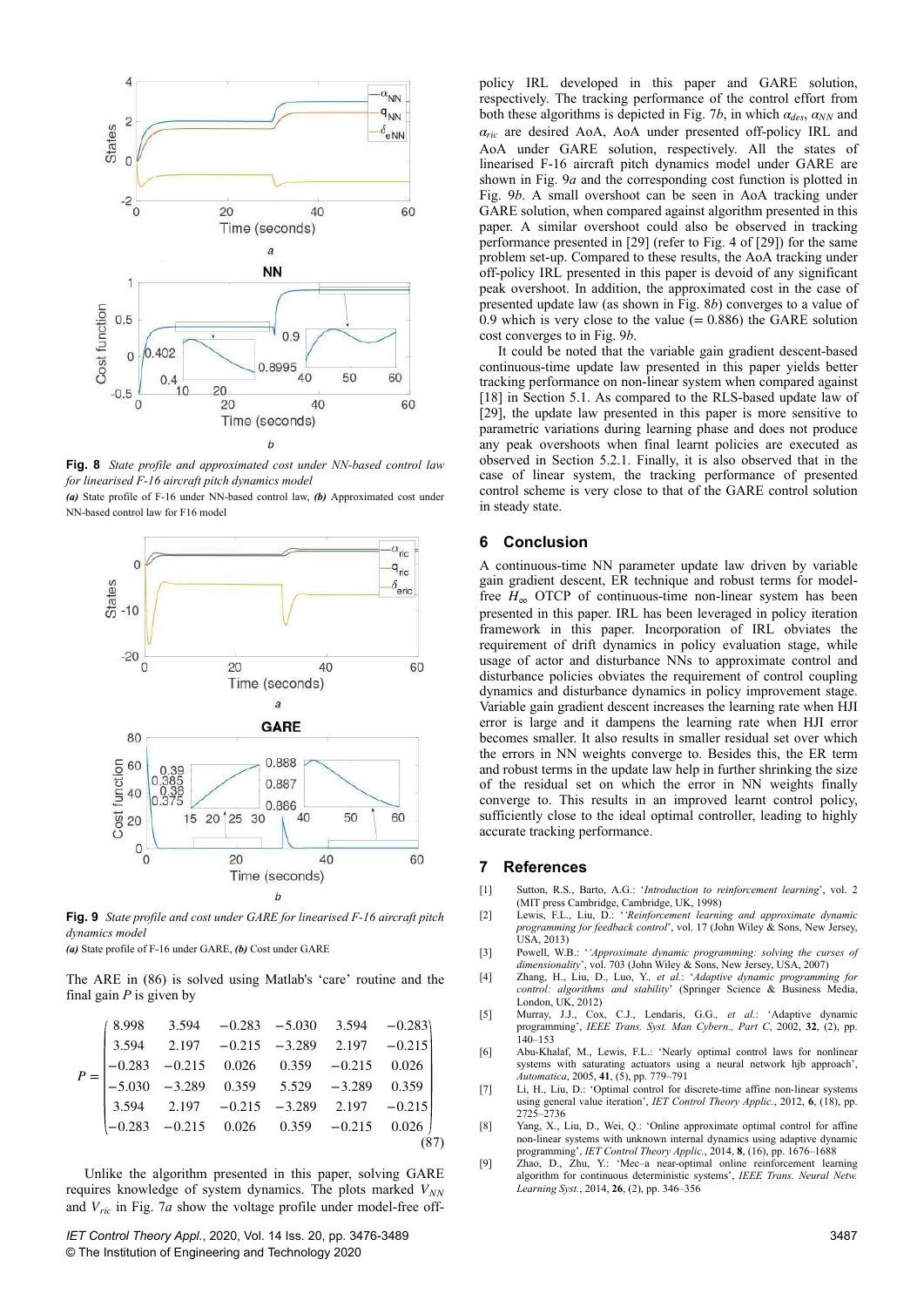- [10] Zhu, Y., Zhao, D., Liu, D.: 'Convergence analysis and application of fuzzyhdp for nonlinear discrete-time hjb systems', *Neurocomputing*, 2015, **149**, pp. 124–131
- [11] Bhasin, S., Kamalapurkar, R., Johnson, M.*, et al.*: 'A novel actor–critic– identifier architecture for approximate optimal control of uncertain nonlinear systems', *Automatica*, 2013, **49**, (1), pp. 82–92
- [12] Park, Y.M., Choi, M.S., Lee, K.Y.: 'An optimal tracking neuro-controller for nonlinear dynamic systems', *IEEE Trans. Neural Netw.*, 1996, **7**, (5), pp. 1099–1110
- [13] Toussaint, G.J., Basar, T., Bullo, F.: '*H*∞-optimal tracking control techniques for nonlinear underactuated systems'. Proc. of the 39th IEEE Conf. on Decision and Control (Cat. No. 00CH37187) (IEEE), Sydney, Australia, 2000, vol. 3, pp. 2078–2083
- [14] Alameda-Hernandez, E., Blanco, D., Ruiz, D.*, et al.*: 'Optimal tracking of time-varying systems with the overdetermined recursive instrumental variable algorithm', *IET Control Theory Applic.*, 2007, **1**, (1), pp. 291–297
- [15] Zhang, H., Cui, L., Zhang, X.*, et al.*: 'Data-driven robust approximate optimal tracking control for unknown general nonlinear systems using adaptive dynamic programming method', *IEEE Trans. Neural Netw.*, 2011, **22**, (12), pp. 2226–2236
- [16] Modares, H., Lewis, F.L.: 'Optimal tracking control of nonlinear partiallyunknown constrained-input systems using integral reinforcement learning', *Automatica*, 2014, **50**, (7), pp. 1780–1792
- [17] Kiumarsi, B., Lewis, F.L., Modares, H.*, et al.*: 'Reinforcement q-learning for optimal tracking control of linear discrete-time systems with unknown dynamics', *Automatica*, 2014, **50**, (4), pp. 1167–1175
- [18] Zhu, Y., Zhao, D., Li, X.: 'Using reinforcement learning techniques to solve continuous-time non-linear optimal tracking problem without system dynamics', *IET Control Theory Applic.*, 2016, **10**, (12), pp. 1339–1347
- [19] Vrabie, D., Pastravanu, O., Abu-Khalaf, M.: 'Adaptive optimal control for continuous-time linear systems based on policy iteration', *Automatica*, 2009, **45**, (2), pp. 477–484
- [20] Jiang, Y., Jiang, Z.P.: 'Computational adaptive optimal control for continuoustime linear systems with completely unknown dynamics', *Automatica*, 2012, **48**, (10), pp. 2699–2704
- [21] Luo, B., Wu, H.N., Huang, T.*, et al.*: 'Data-based approximate policy iteration for nonlinear continuous-time optimal control design', arXiv preprint arXiv:13110396, 2013
- [22] Vamvoudakis, K.G., Vrabie, D., Lewis, F.L.: 'Online adaptive algorithm for optimal control with integral reinforcement learning', *Int. J. Robust Nonlinear Control*, 2014, **24**, (17), pp. 2686–2710
- [23] Abu-Khalaf, M., Lewis, F.L., Huang, J.: 'Neurodynamic programming and zero-sum games for constrained control systems', *IEEE Trans. Neural Netw.*, 2008, **19**, (7), pp. 1243–1252
- [24] Zhang, H., Wei, Q., Liu, D.: 'An iterative adaptive dynamic programming method for solving a class of nonlinear zero-sum differential games' *Automatica*, 2011, **47**, (1), pp. 207–214
- [25] Vamvoudakis, K.G., Lewis, F.L.: 'Online solution of nonlinear two-player zero-sum games using synchronous policy iteration', *Int. J. Robust Nonlinear Control*, 2012, **22**, (13), pp. 1460–1483
- [26] Modares, H., Lewis, F.L., Sistani, M.B.N.: 'Online solution of nonquadratic two-player zero-sum games arising in the h control of constrained input systems', *Int. J. Adapt. Control Signal Process.*, 2014, **28**, (3-5), pp. 232–254
- [27] Vrabie, D., Lewis, F.: 'Adaptive dynamic programming for online solution of a zero-sum differential game', *J. Control Theory Appl.*, 2011, **9**, (3), pp. 353– 360
- [28] Luo, B., Wu, H.N., Huang, T.: 'Off-policy reinforcement learning for *H*<sup>∞</sup> control design', *IEEE Trans. Cybern.*, 2014, **45**, (1), pp. 65–76
- [29] Modares, H., Lewis, F.L., Jiang, Z.P.: '*H*∞ tracking control of completely unknown continuous-time systems via off-policy reinforcement learning', *IEEE Trans. Neural Netw. Learning Syst.*, 2015, **26**, (10), pp. 2550–2562
- [30] Zhang, H., Cui, X., Luo, Y.*, et al.*: 'Finite-horizon *H*∞ tracking control for unknown nonlinear systems with saturating actuators', *IEEE Trans. Neural Netw. Learning Syst.*, 2017, **29**, (4), pp. 1200–1212
- [31] Liu, D., Yang, X., Wang, D.*, et al.*: 'Reinforcement-learning-based robust controller design for continuous-time uncertain nonlinear systems subject to input constraints', *IEEE Trans. Cybern.*, 2015, **45**, (7), pp. 1372–1385
- [32] Başar, T., Bernhard, P.: '*H∞ optimal control and related minimax design problems: a dynamic game approach*' (Springer Science & Business Media, New Jersey, USA, 2008)
- [33] Liu, D., Yang, X., Li, H.: 'Adaptive optimal control for a class of continuoustime affine nonlinear systems with unknown internal dynamics', *Neural Comput. Appl.*, 2013, **23**, (7-8), pp. 1843–1850
- [34] Vrabie, D., Lewis, F.: 'Neural network approach to continuous-time direct adaptive optimal control for partially unknown nonlinear systems', *Neural Netw.*, 2009, **22**, (3), pp. 237–246
- [35] Wu, H.N., Luo, B.: 'Neural network based online simultaneous policy update algorithm for solving the hji equation in nonlinear H∞ control', *IEEE Trans. Neural Netw. Learning Syst.*, 2012, **23**, (12), pp. 1884–1895
- [36] Mishra, A., Ghosh, S.: 'Variable gain gradient descent-based reinforcement learning for robust optimal tracking control of uncertain nonlinear system with input-constraints', arXiv preprint arXiv:191104157, 2019
- [37] Modares, H., Lewis, F.L., Naghibi-Sistani, M.B.: 'Adaptive optimal control of unknown constrained-input systems using policy iteration and neural networks', *IEEE Transactions on Neural Networks and Learning Systems*, 2013, **24**, (10), pp. 1513–1525

## **8Appendix**

#### *8.1 Proof of Proposition 1*

*Proof:*

$$
x^{T}Mx = x^{T}\left(\frac{M+M^{T}}{2} + \frac{M-M^{T}}{2}\right)x
$$
 (88)

RHS of above equation can be rewritten as

$$
x^{T}Mx = x^{T}\left(\frac{M+M^{T}}{2}\right)x + .5x^{T}Mx - .5x^{T}M^{T}x
$$
  
=  $x^{T}\left(\frac{M+M^{T}}{2}\right)x + .5x^{T}Mx - .5(x^{T}Mx)^{T}$  (89)

Therefore

$$
x^{\mathrm{T}} M x = x^{\mathrm{T}} \left( \frac{M + M^{\mathrm{T}}}{2} \right) x \tag{90}
$$

Using (90)

$$
\lambda_{\min}\left(\frac{M+M^{T}}{2}\right) \parallel x \parallel^{2} \leq x^{T}Mx \leq \lambda_{\max}\left(\frac{M+M^{T}}{2}\right) \parallel x \parallel^{2} \quad (91)
$$

 $\Box$ 

## *8.2 Proof of Theorem 1*

*Proof:* In first part of the proof, the admissibility of the improved policies will be proved, thereafter it will be shown that  $V_i \geq V_{i+1} \geq V^*$ . Observe that  $V_i \geq 0$  (due to the definition of *V*) and  $V_i(z(t)) = 0$  iff,  $z(t) = 0$ . Further,  $\nabla V(z(t))|_{z=0} = 0$ , this leads to  $u_{i+1} = 0$  and  $d_{i+1} = 0$  when  $z = 0$ . Now, rate of variation of  $V_i$ along the trajectory generated by improved policies  $(u_{i+1}, d_{i+1})$  is

$$
\dot{V}_i(z, u_{i+1}, d_{i+1}) = \nabla V_i^{\mathrm{T}}(F + Gu_{i+1} + Kd_{i+1})
$$
(92)

Since,  $V_i$ ,  $u_i$  and  $d_i$  satisfy (20),  $\nabla V_i^{\mathrm{T}} F$  can be written as

$$
\nabla V_i^{\mathrm{T}} F = - \nabla V_i^{\mathrm{T}} (Gu_i + Kd_i) + \gamma V_i - z^{\mathrm{T}} Q_i z - u_i^{\mathrm{T}} Ru_i + \alpha^2 d_i^{\mathrm{T}} d_i(93)
$$

Using (93) in (92), with  $\overline{Q}(z) \triangleq z^T Q_1 z = e^T Q e$ .

$$
\dot{V}_i(z, u_{i+1}, d_{i+1}) = -\nabla V_i^{\mathrm{T}}(Gu_i + Kd_i) + \gamma V_i - z^{\mathrm{T}} Q_i z - u_i^{\mathrm{T}} R u_i
$$
\n
$$
+ \alpha^2 d_i^{\mathrm{T}} d_i + \nabla V_i^{\mathrm{T}}(Gu_{i+1} + Kd_{i+1})
$$
\n
$$
= \gamma V_i - \bar{Q}(z) - \underbrace{[u_i^{\mathrm{T}} R u_i + 2u_{i+1}^{\mathrm{T}} R(u_{i+1} - u_i)]}_{\triangleq a_i} \quad (94)
$$
\n
$$
+ \underbrace{[\alpha^2 d_i^{\mathrm{T}} d_i + 2\alpha^2 d_{i+1}^{\mathrm{T}}(d_{i+1} - d_i)]}_{\triangleq a_2}
$$

Shifting  $\gamma V_i$  to the LHS of (94) and multiplying both sides by  $e^{-\gamma t}$ and using (21)

$$
\frac{de^{-\gamma t}V_i}{dt} = e^{-\gamma t} \left[ -\bar{Q}(z) - \left( \sum_{k=1}^m R_k (u_{i+1,k} - u_{i,k})^2 + \sum_{k=1}^m R_k u_{i+1,k}^2 \right) + e^{-\gamma t} \underbrace{\alpha \left[ \sum_{k=1}^m (d_{i+1,k} - d_{i,k})^2 + \sum_{k=1}^m d_{i+1,k}^2 \right]}_{a_2} \right]
$$
\n
$$
(95)
$$

where  $(i,k)$  and  $(i + 1, k)$  represent *k*th component of *i*th and  $i + 1$ th policies. Now, if  $\gamma = 0$  and  $\alpha = 0$ , then  $V_i(z, u_{i+1}, d_{i+1}) < 0$  along the augmented system trajectories generated by improved policies